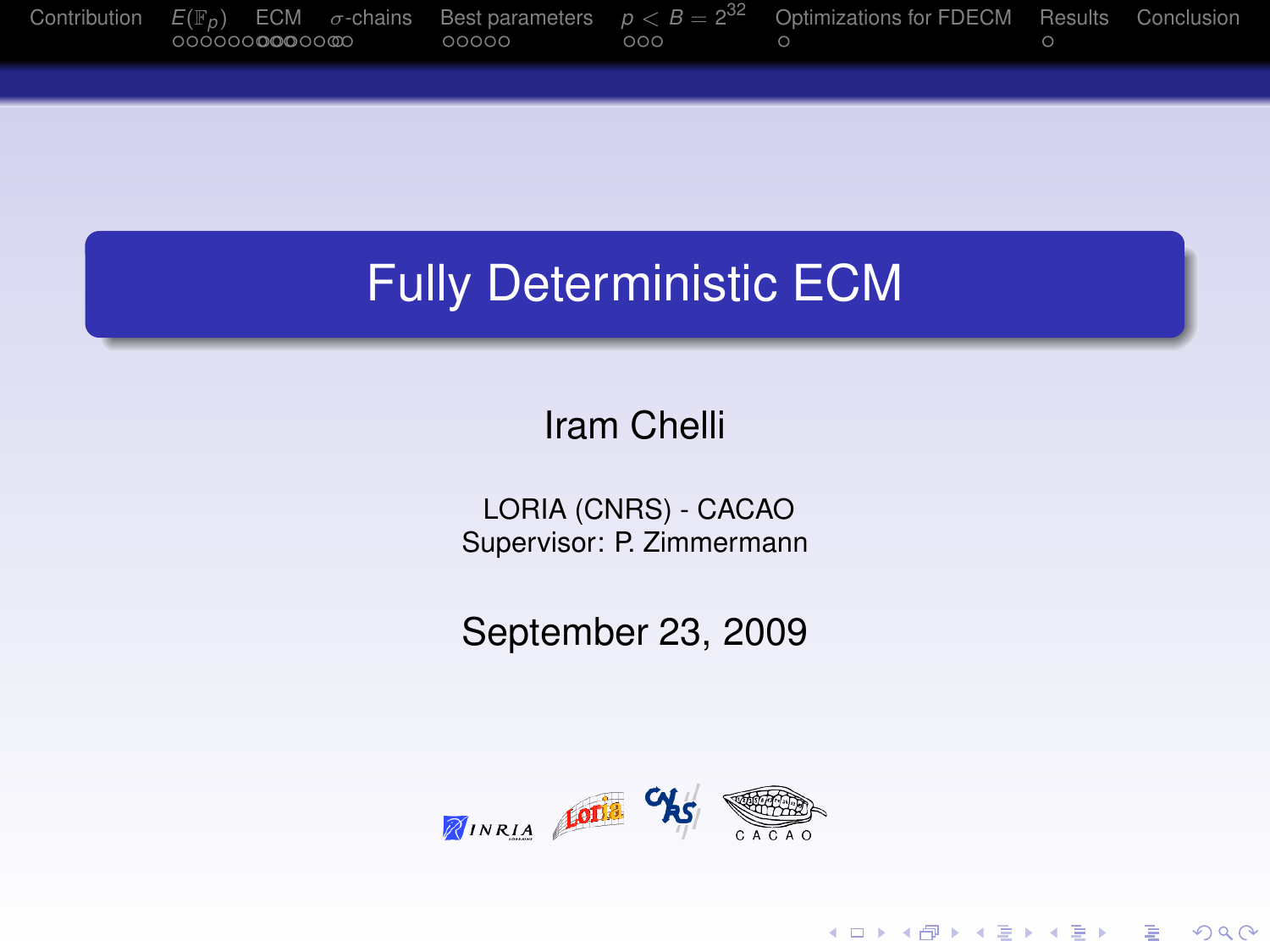

- **The Elliptic Curve Method (ECM) is currently the** best-known general-purpose factorization algorithm for finding "small" prime factors in numbers having more than 200 digits.
- Heuristic expected running time to find a factor *p* of a number *n O*(*L*(*p*)  $n \frac{O(L(p)^{\sqrt{2}+o(1)}}{O(L(p^{\sqrt{2}+o(1)})} M(\log(n)))$  where  $L(p) = e^{\sqrt{\log(p)} \log(\log(p))}$  and  $M(\log(n))$  is the complexity of multiplications modulo *n*.
- The complexity of ECM is dominated by the size of the smallest factor *p* of *n* rather than the size of the number *n* to be factored.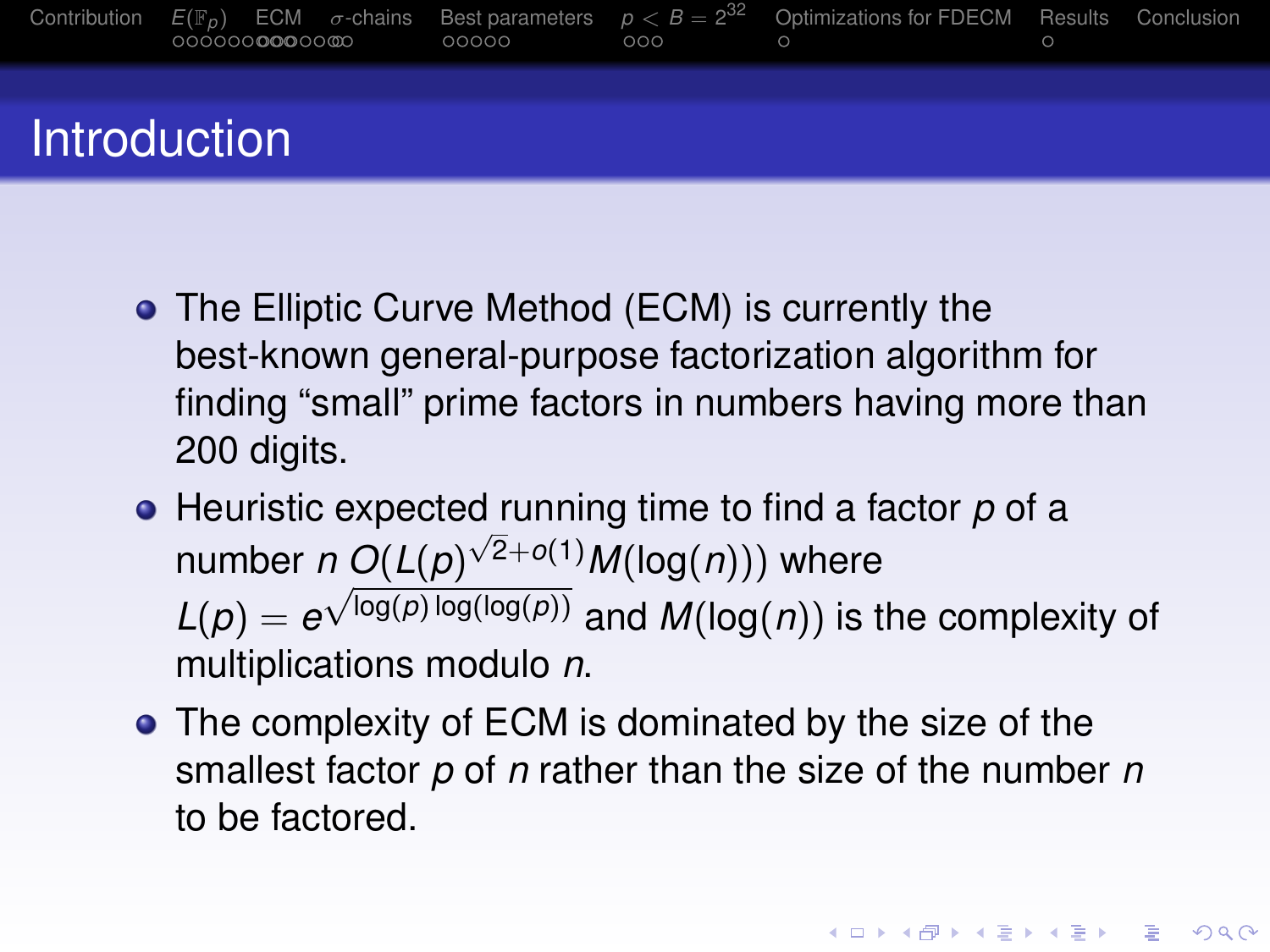

- ECM is a randomized algorithm. Monte-Carlo algorithm.
- In some applications, one would like to be able to be certain to remove all prime factors up to a given bound *B*: this is what we call a *deterministic* factoring algorithm.
- Ex: the relation collection phase of the Number Field Sieve (NFS) to help identify smooth integers.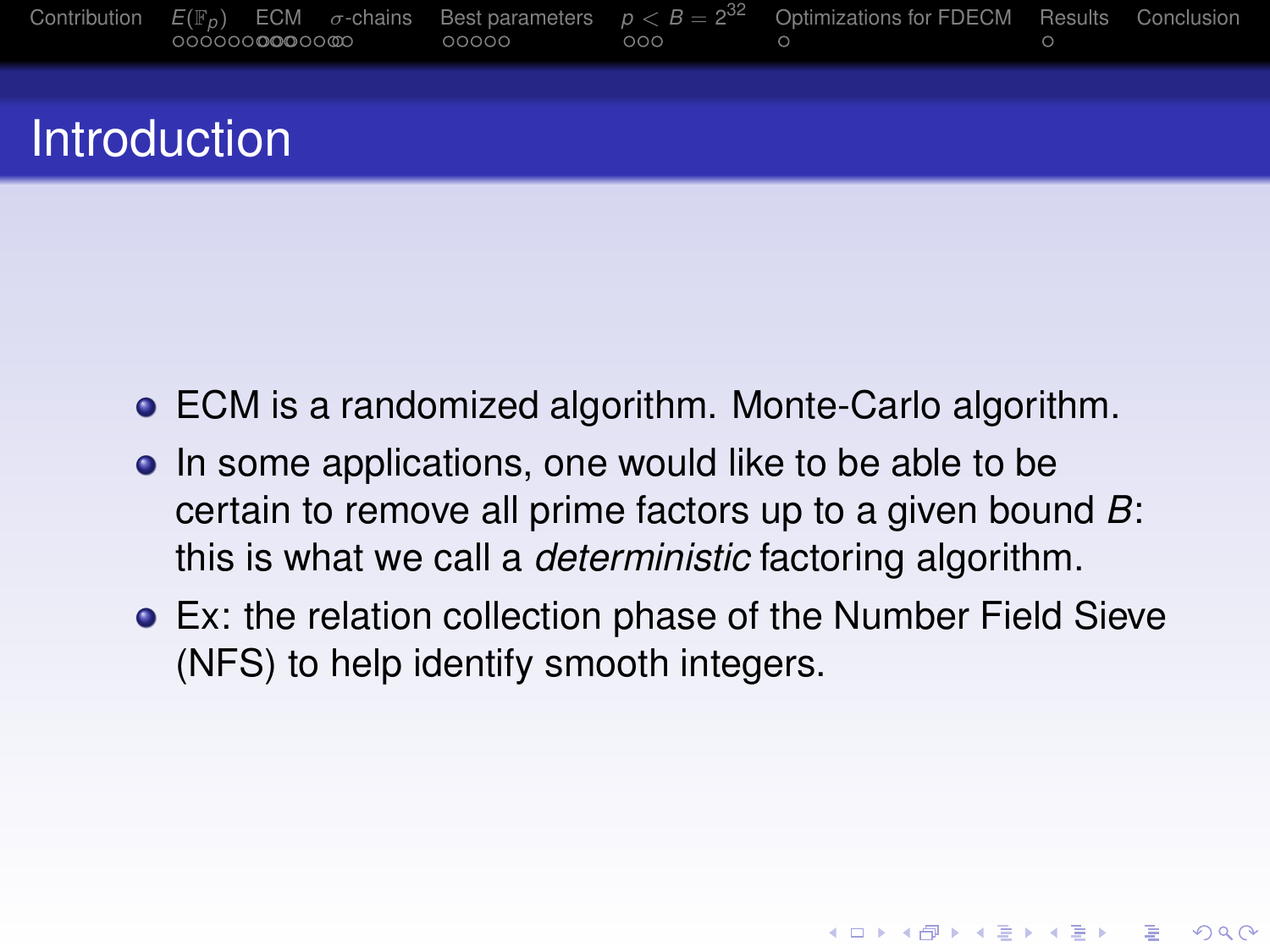

- **The General Number Field Sieve (GNFS) is the best** currently known algorithm for factoring hard integers, i.e., integers that have no small prime factors or other properties that would make them easy to factor.
- In particular, the modulus of keys used in the RSA asymmetric encryption system is chosen to be a hard composite integer.
- It is a general factorization algorithm: its run-time depends only on the size of the input number but not on the size or other properties of the prime factors.
- As factorization of the modulus reveals the private key, the cost of factoring the modulus with GNFS serves as an upper bound on the cost of breaking RSA.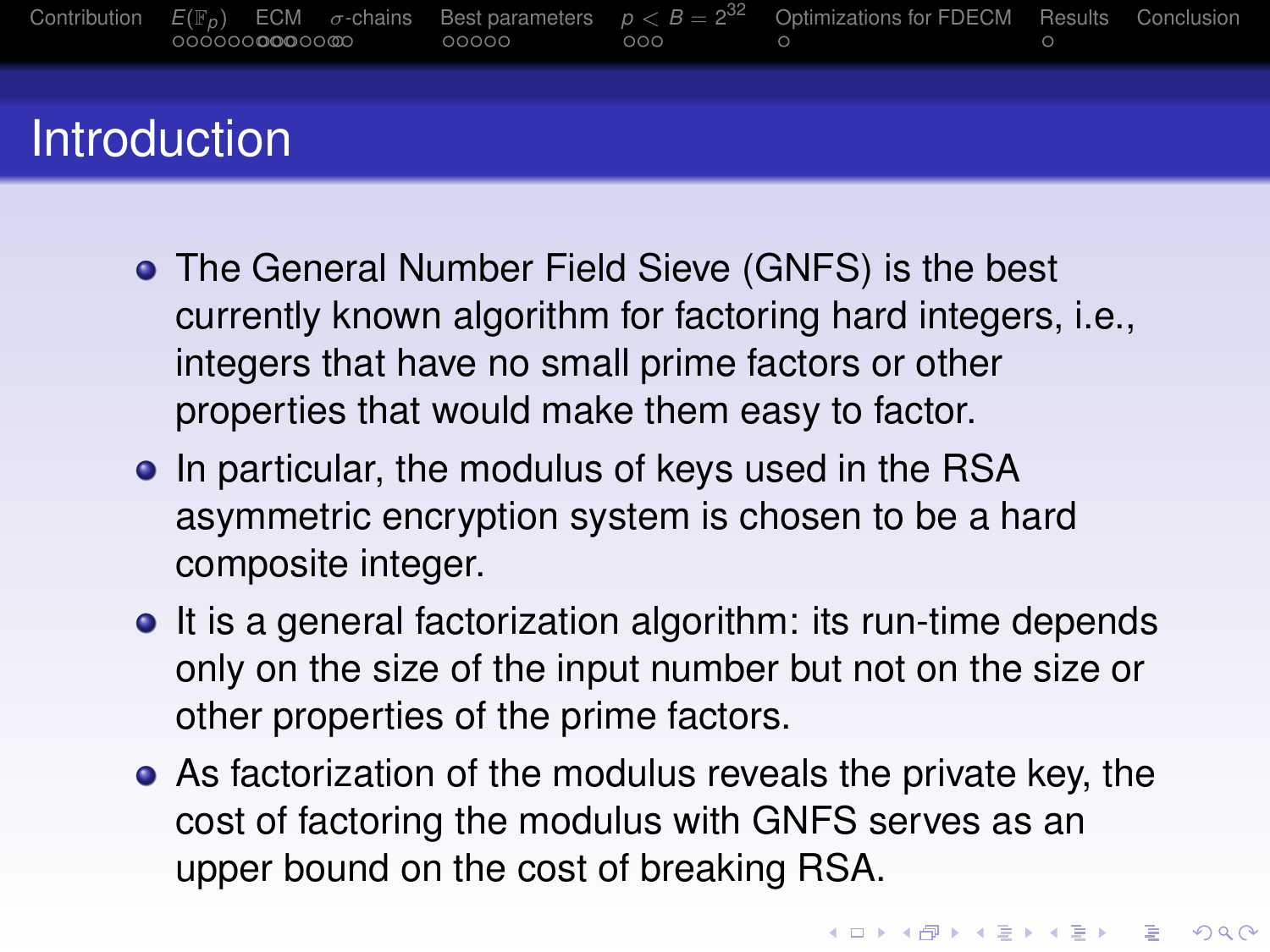|  |                         |       |     | Contribution $E(\mathbb{F}_p)$ ECM $\sigma$ -chains Best parameters $p < B = 2^{32}$ Optimizations for FDECM Results Conclusion |  |
|--|-------------------------|-------|-----|---------------------------------------------------------------------------------------------------------------------------------|--|
|  | 000000 <b>000</b> 00000 | 00000 | 000 |                                                                                                                                 |  |

#### Table of contents











$$
6 \quad p < B = 2^{32}
$$



**[Optimizations for FDECM](#page-0-0)** 

KO K K Ø K K E K K E K Y K K K K K K K K K

#### [Results](#page-0-0)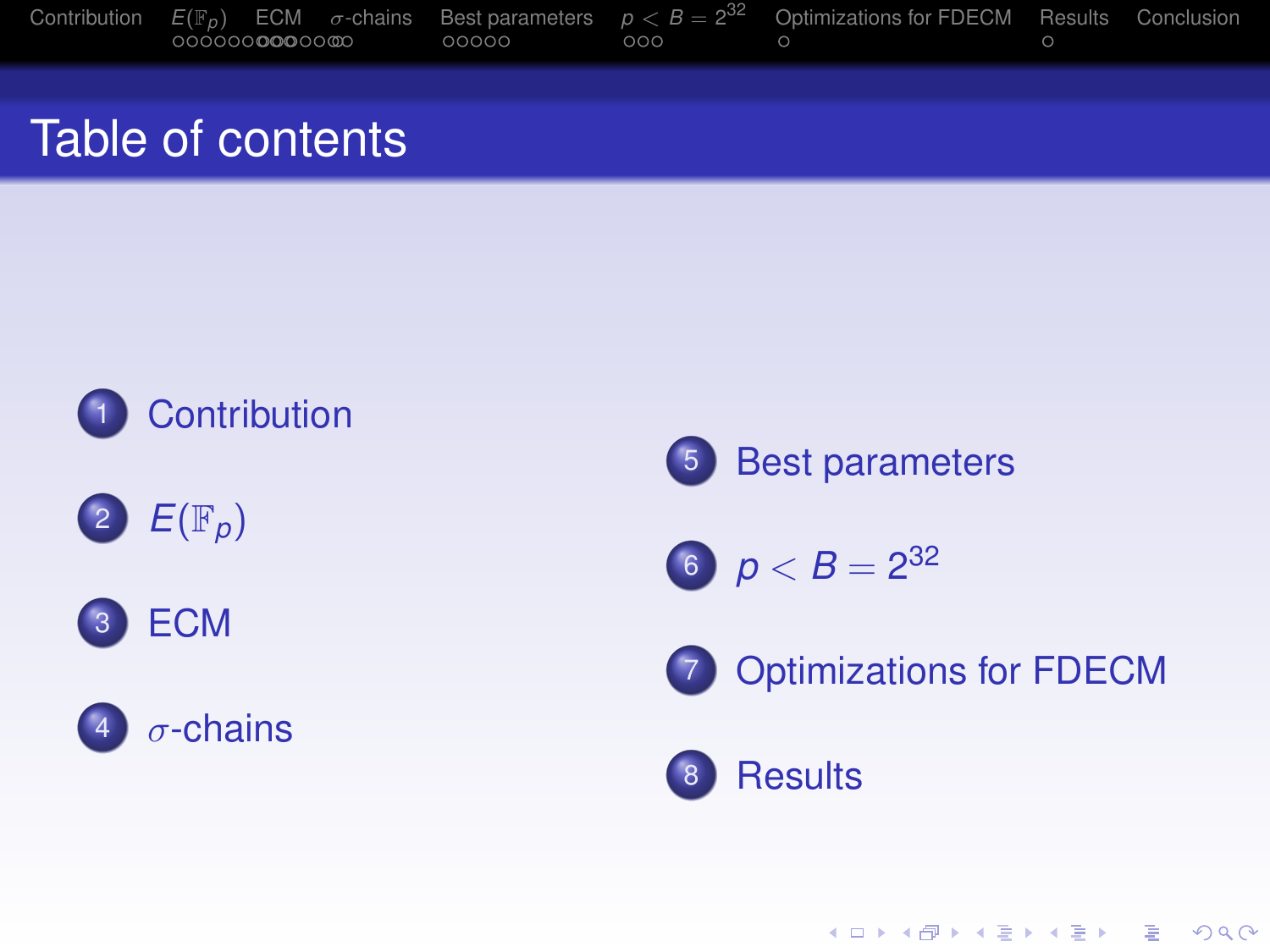

- We present a FDECM algorithm allowing to remove with certainty all prime factors less than  $B=2^{32}$  from a composite input number *n*.
- Designed to be the most implementation-independent possible.
- 203280221 primes below *B* : trial-division and GCD both are unpractical.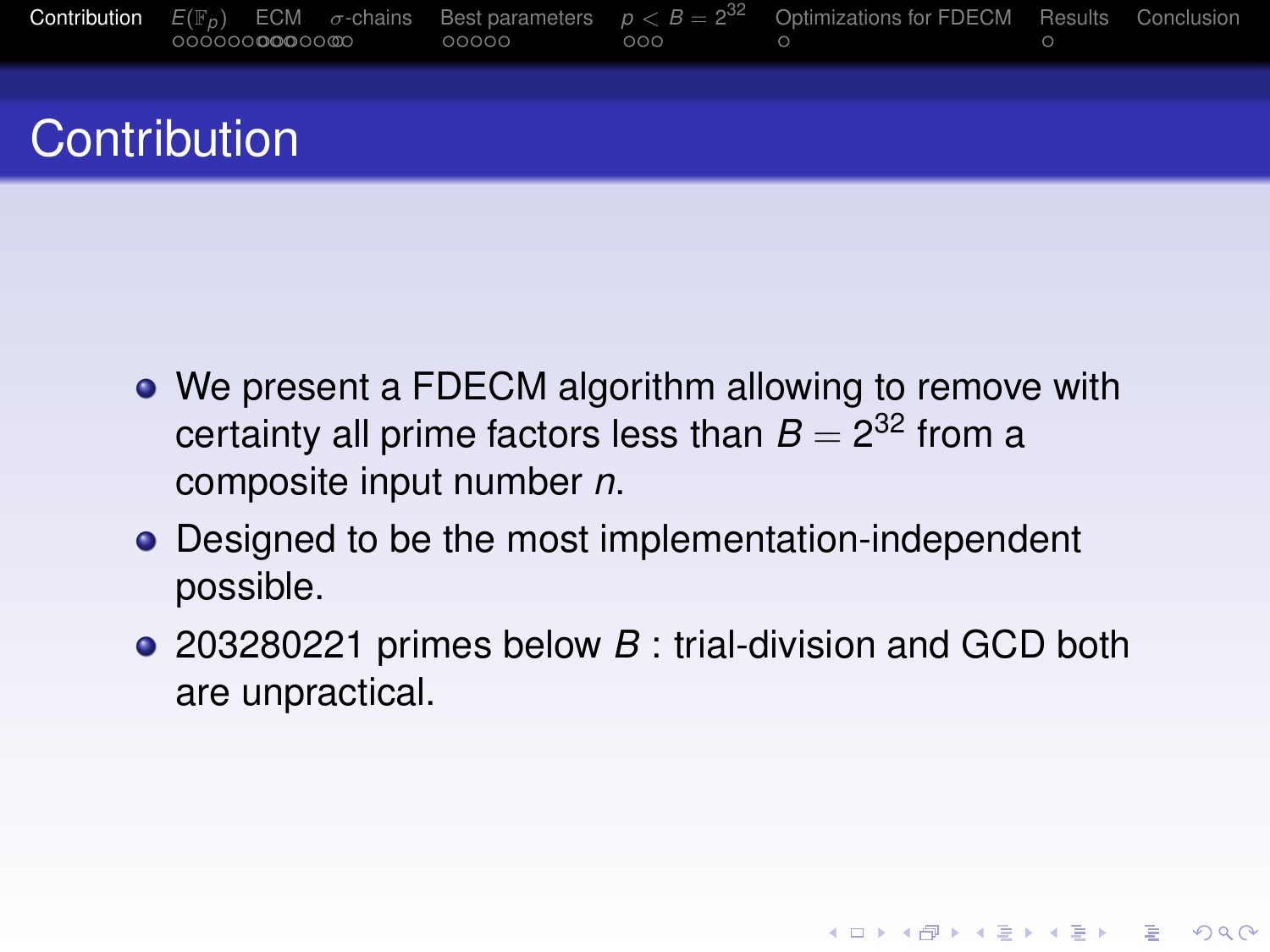

- With traditional ECM it costs a few hundred random curves. It is quite fast but no guarantee that all factors will be found.
- **.** With FDFCM: even faster!
- We have optimized it to under a hundred well-chosen elliptic curves, which can be very fast in an optimized ECM implementation with optimized  $B_1$  and  $B_2$  smoothness bounds.
- <span id="page-6-0"></span>This is the first detailed description of a fully deterministic ECM algorithm.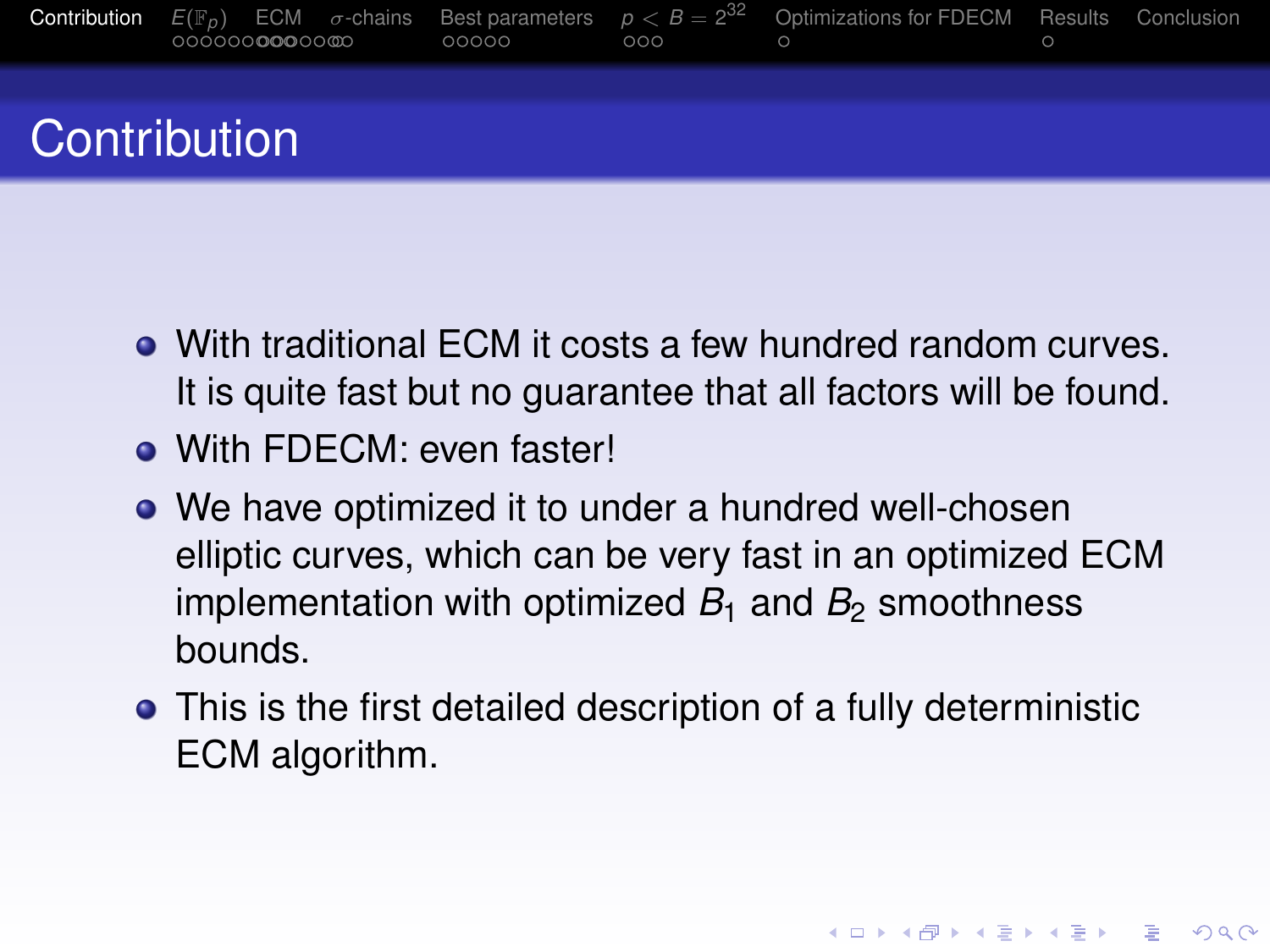

- **•** Elliptic curve equation in Weierstrass form:  $y^2 = x^3 + Ax + B$ .
	- The curve is defined as the set of points whose coordinates verify the equation, plus a point at "infinity".
	- Elliptic curves in Weierstrass form are not very efficient in terms of computational cost.
	- Elliptic curve equation in Montgomery's form:  $by^2 = x^3 + ax^2 + x$ .
	- Montgomery's form can be obtained from Weierstrass form by the change of variables:  $X = (3x + a)/3b$ ,  $Y = y/b$ ,  $A = (3 - a^2)/3b^2$ ,  $B = (2a^3/9 - a)/3b^2$ .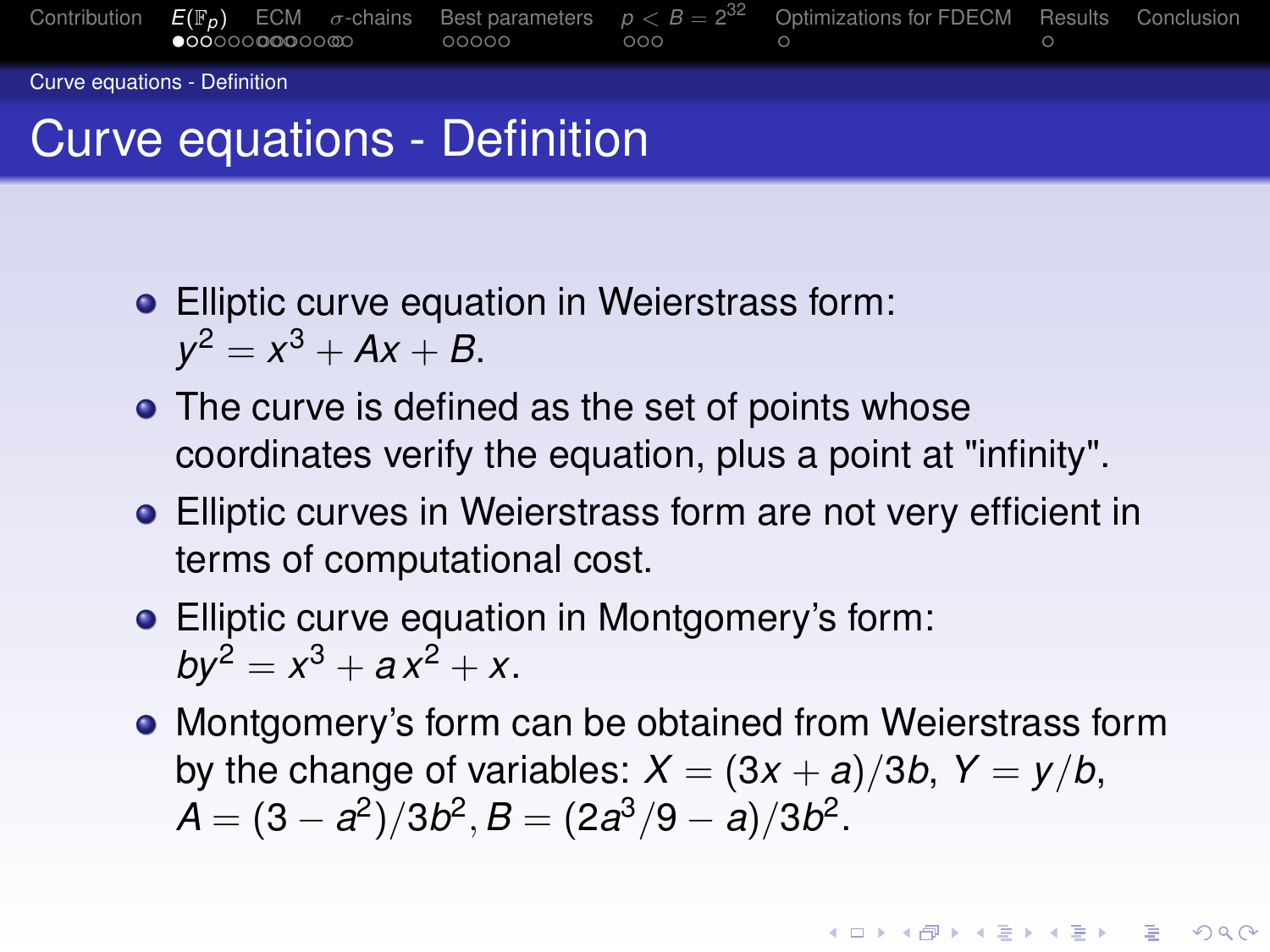

Curve equations - Definition

## Elliptic curve defined by  $y^2 = x^3 + 1$ .



Figure: Infini

KID KARA KE KE KE BE YORD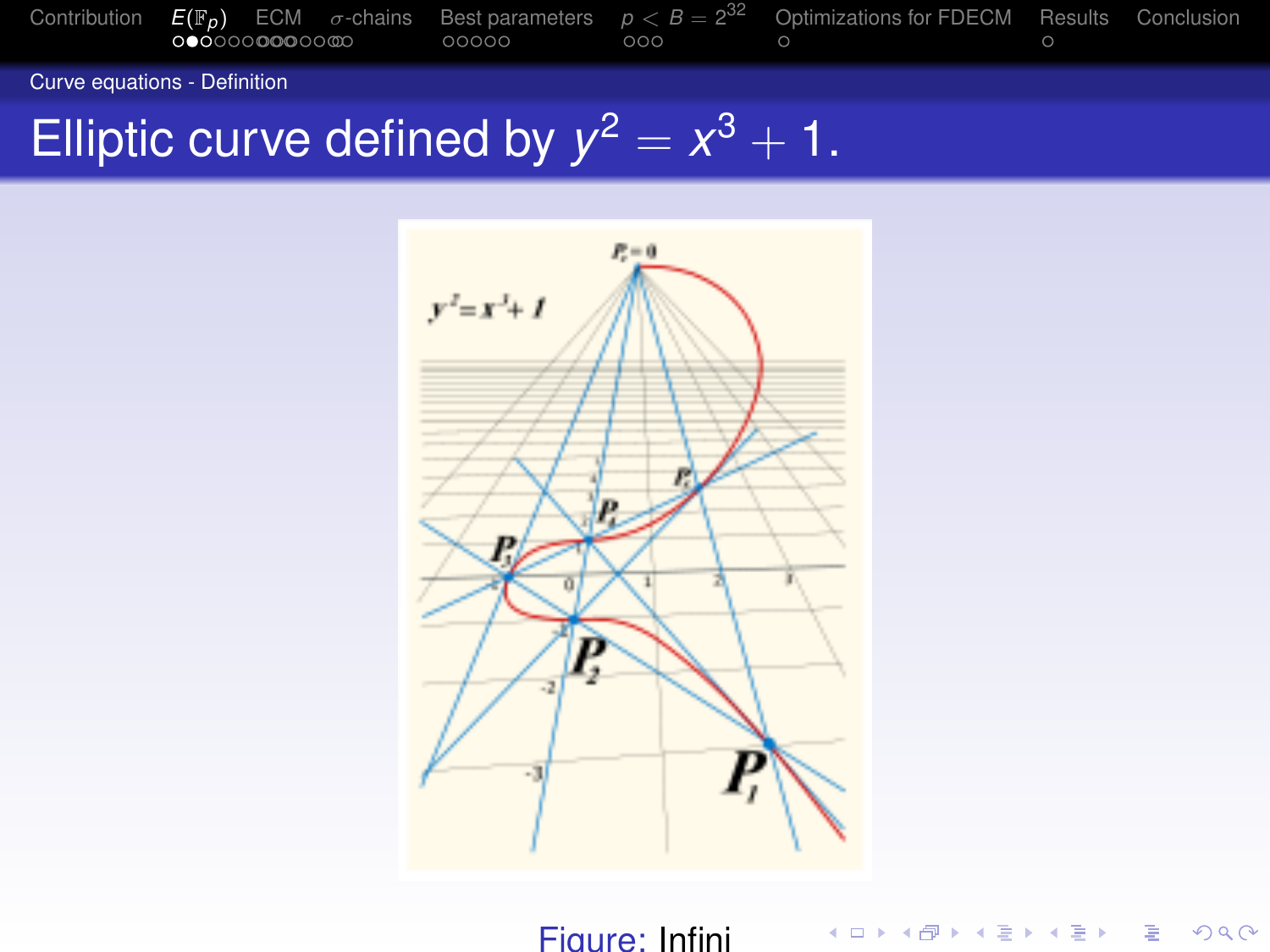

Curve equations - Definition

## Elliptic curves in projective coordinates

- In homogenous form we have the equation  $by^2z = x^3 + ax^2z + xz^2$ .
- Points on the curve are represented in projective coordinates (*x* : *y* : *z*), disregarding the *y*-coordinate simply noting  $P = (x :: z)$ .
- Avoid inversions which are computationally costly.
- <span id="page-9-0"></span>A point  $(x : y : z)$  in projective coordinates,  $z \neq 0$ , can be converted to (*x*/*z*, *y*/*z*) in affine coordinates and conversely.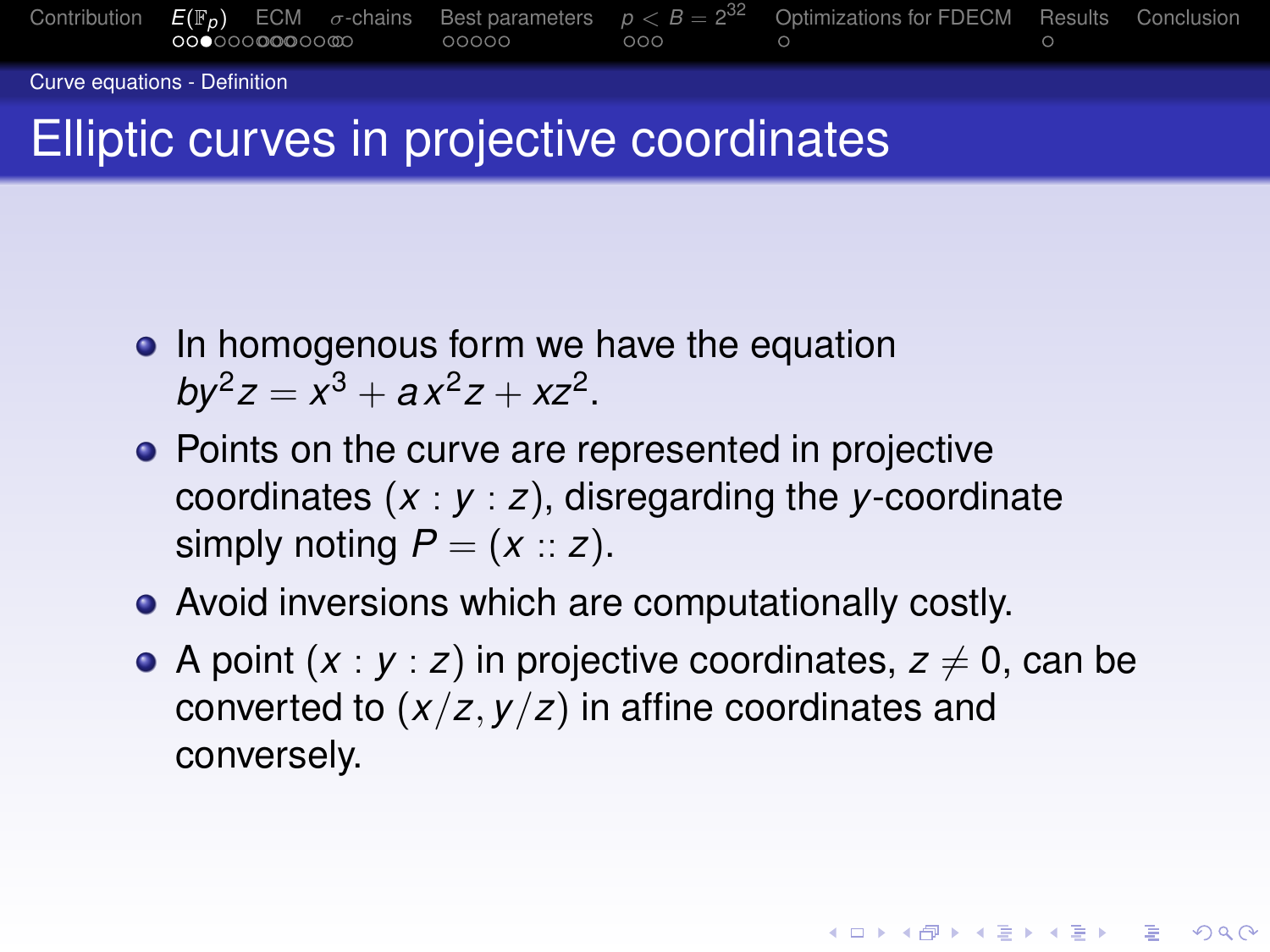

- The set *E*(*K*) of points of an elliptic curve *E* has an abelian group structure.
- Point *O* at infinity is the neutral element
- $\bullet$  Inverse of a point *P* = (*x*, *y*) of *E* is −*P* = (*x*, −*y*)  $\in$  *E*.
- **•** Group law can be observed geometrically: geometrical construction of the sum of two points on an elliptic curve.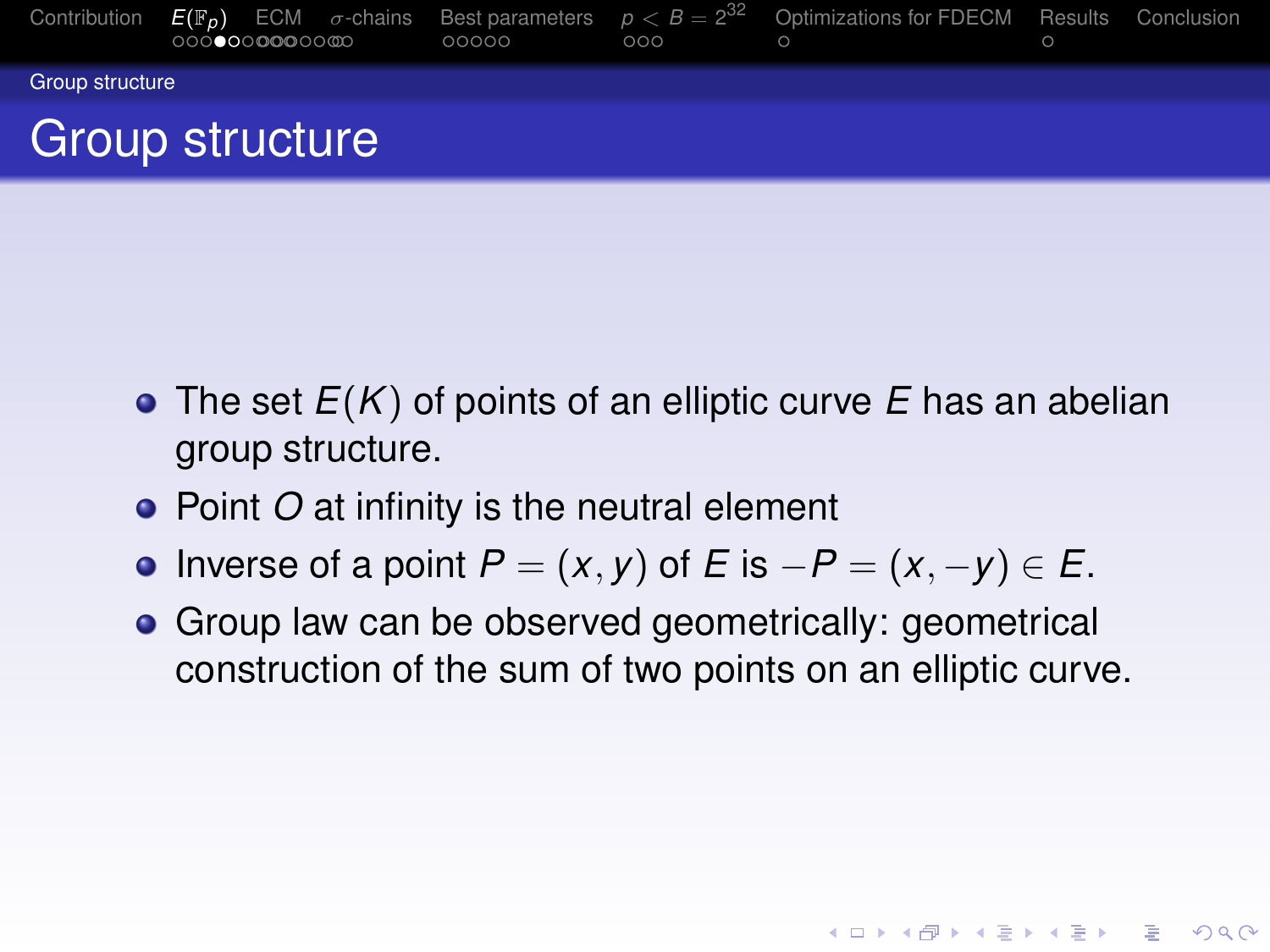

Group structure

#### Geometrical group law view



K ロ ▶ K 御 ▶ K 唐 ▶ K 唐 ▶ … 重  $2990$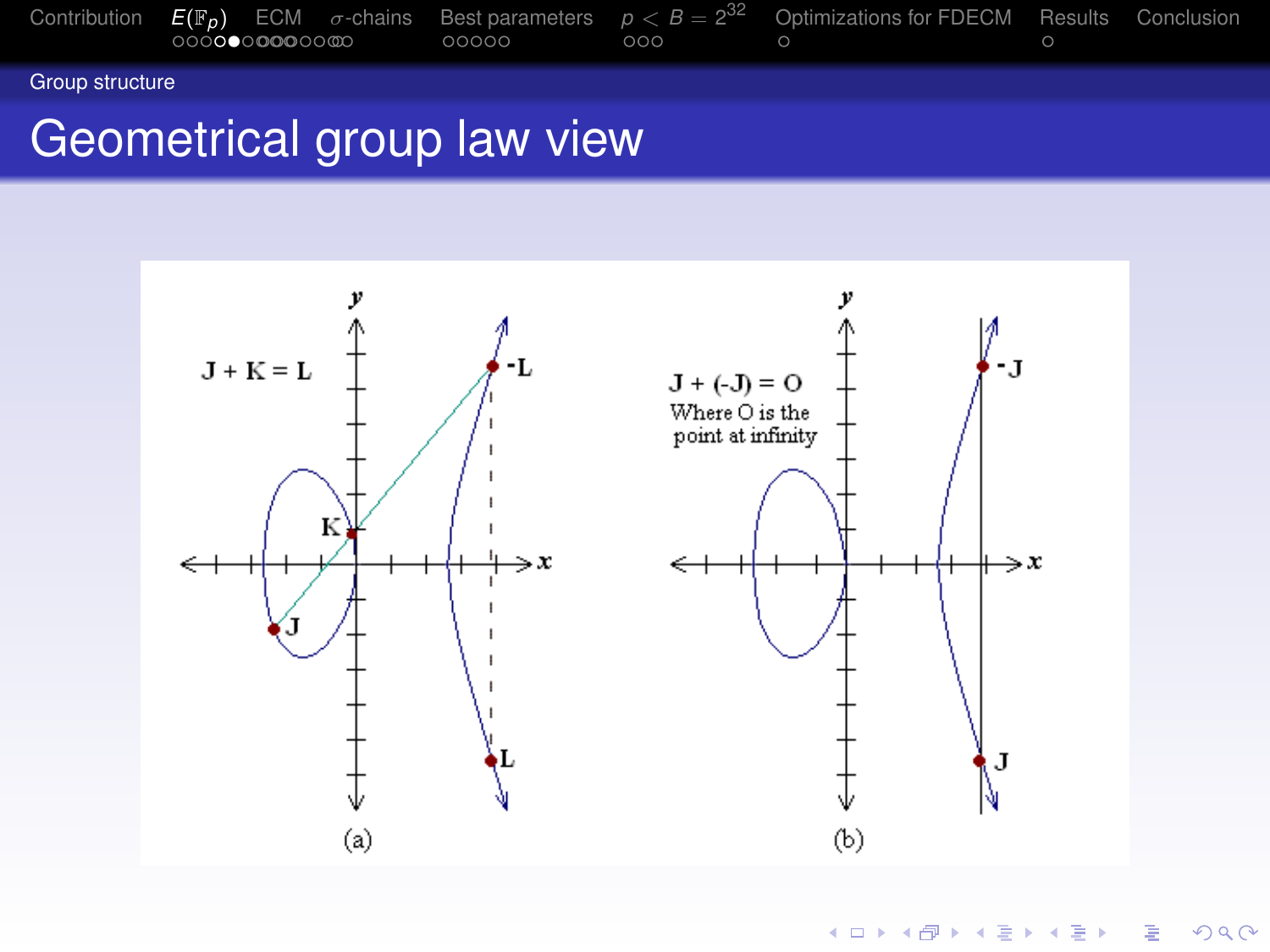

Point addition laws

## Point doubling and addition laws

- In order to work on elliptic curves, we need to be able to compute point additions.
- Addition law for Curves in Montgomery's form require that the difference of the two points be known.
- **•** For an elliptic curve in Montgomery's form: Let  $P = (x_P :: z_P)$  and  $Q = (x_Q :: z_Q)$  be two distinct points and let  $P - Q = (x_{P-Q} :: z_{P-Q})$  be their difference.
- Their sum is:  $x_{P+Q} = 4z_{P-Q} * (x_Px_Q z_Pz_Q)^2$ , *zP*+*<sup>Q</sup>* = 4*xP*−*<sup>Q</sup>* ∗ (*xPz<sup>Q</sup>* − *zPxQ*) 2 .
- The doubling is:

<span id="page-12-0"></span> $x_{2P} = (x_P^2 - z_P^2)^2$ ,  $z_{2P} = 4x_Pz_P[(x_P - z_P)^2 + 4d x_Pz_P]$ , where  $d = (a+2)/4$  and *a* is the coefficient in the elliptic curve equation.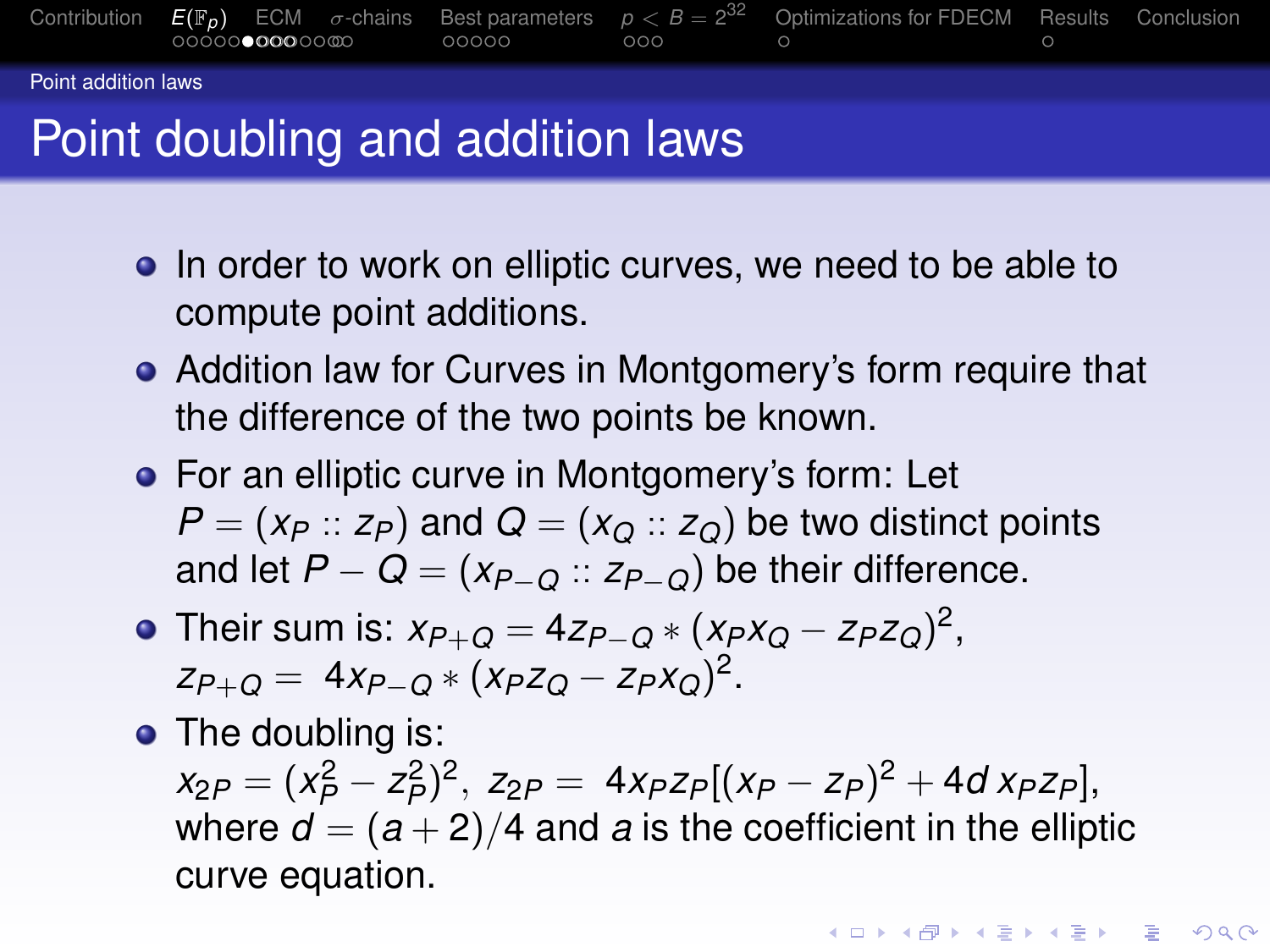

- The ECM algorithm needs computation of point *kP* from a given integer *k* and point *P*.
- Except for the doubling, we have no "multiplication by an integer" formula.
- Point *nP* is computed by means of repeated addings and doublings from the binary expansion of integer *n*.
- <span id="page-13-0"></span>•  $k = 100 = (1100100)_{2}$

$$
100P = 2(2(P + 2(2(2(P + 2P))))).
$$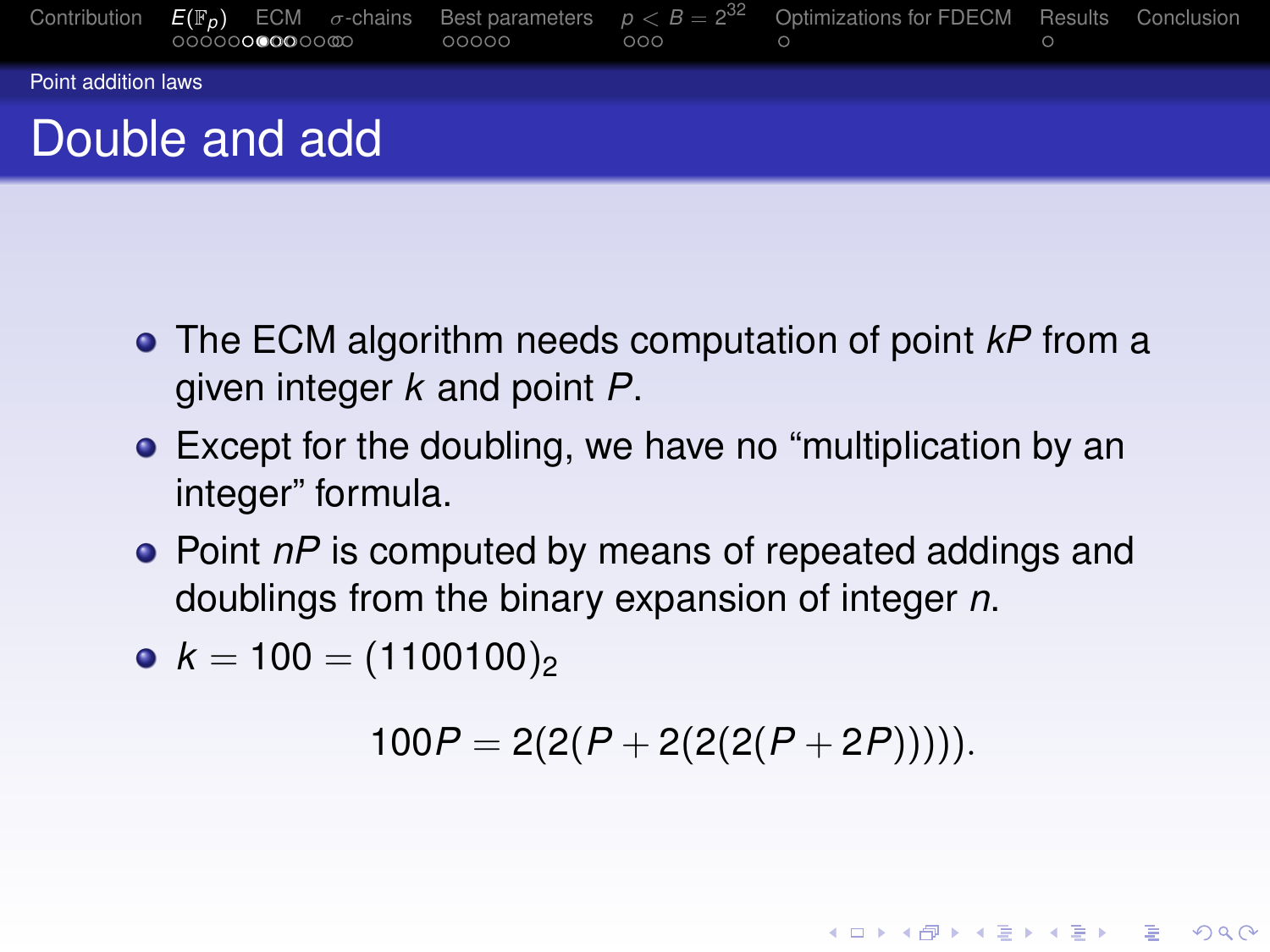

|    | Algorithm DOUBLE AND ADD (Right to Left):      |
|----|------------------------------------------------|
|    | <b>INPUT:</b> Point P from E and $n \ge 1$     |
|    | OUTPUT: Point $R = nP$                         |
|    | 1. Set $Q = P$ and $R = O$ (point at infinity) |
|    | 2. loop while $n > 0$                          |
|    | if $n = 1 \pmod{2}$ set $R = R + Q$            |
|    | set $Q = 2Q$ and $n =  n/2 $                   |
| 3. | return $R$ (which equals $nP$ )                |

KID KARA KE KAEK LE YOKO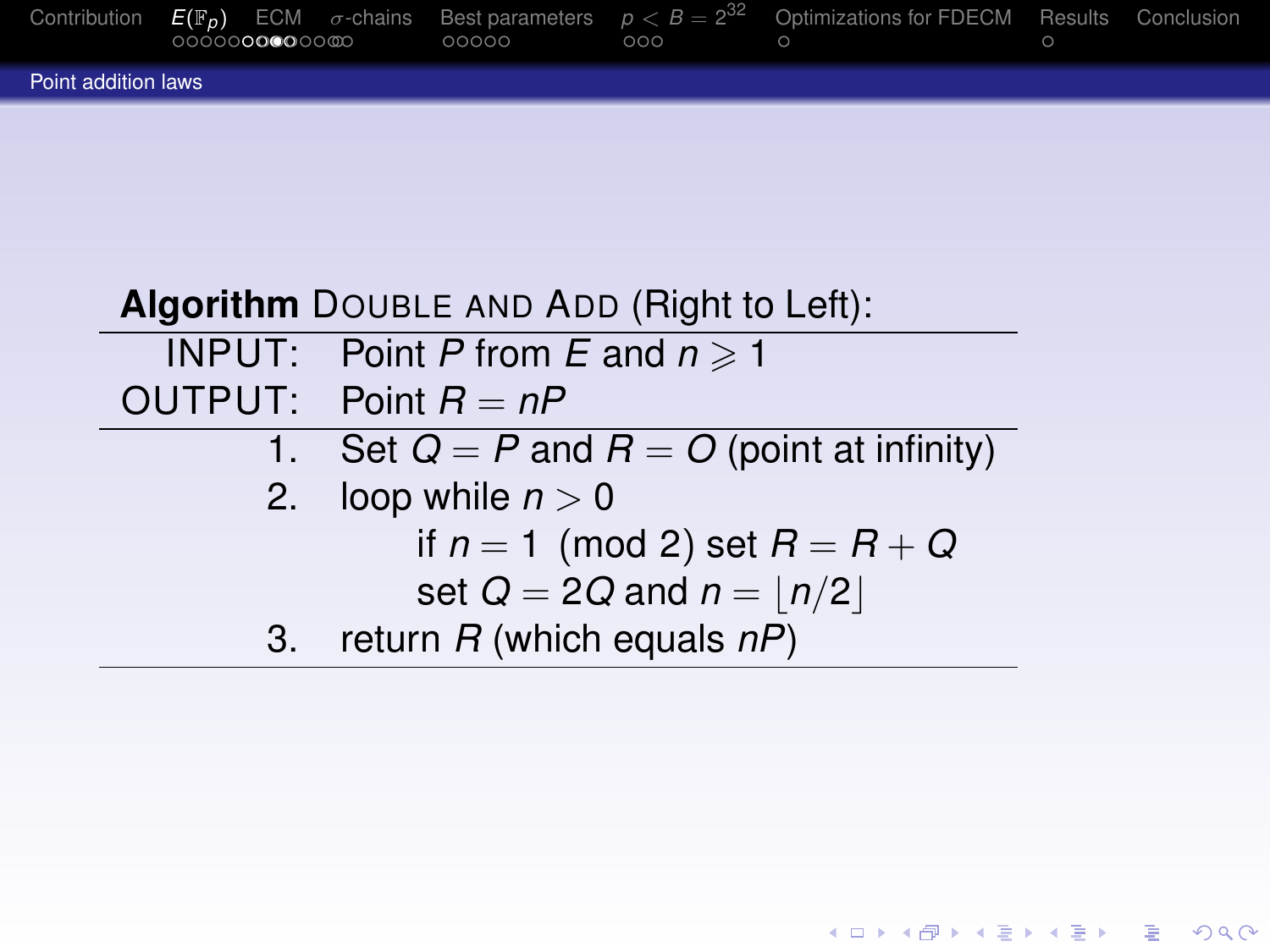

- Special case of addition chains in which the sum of two terms can appear if and only if their difference also appears.
- **•** These chains are used when working in Montgomery's form.
- Montgomery's PRAC is an heuristic algorithm designed to find short Lucas chains.

Non-unicity: Many different Lucas chains exist.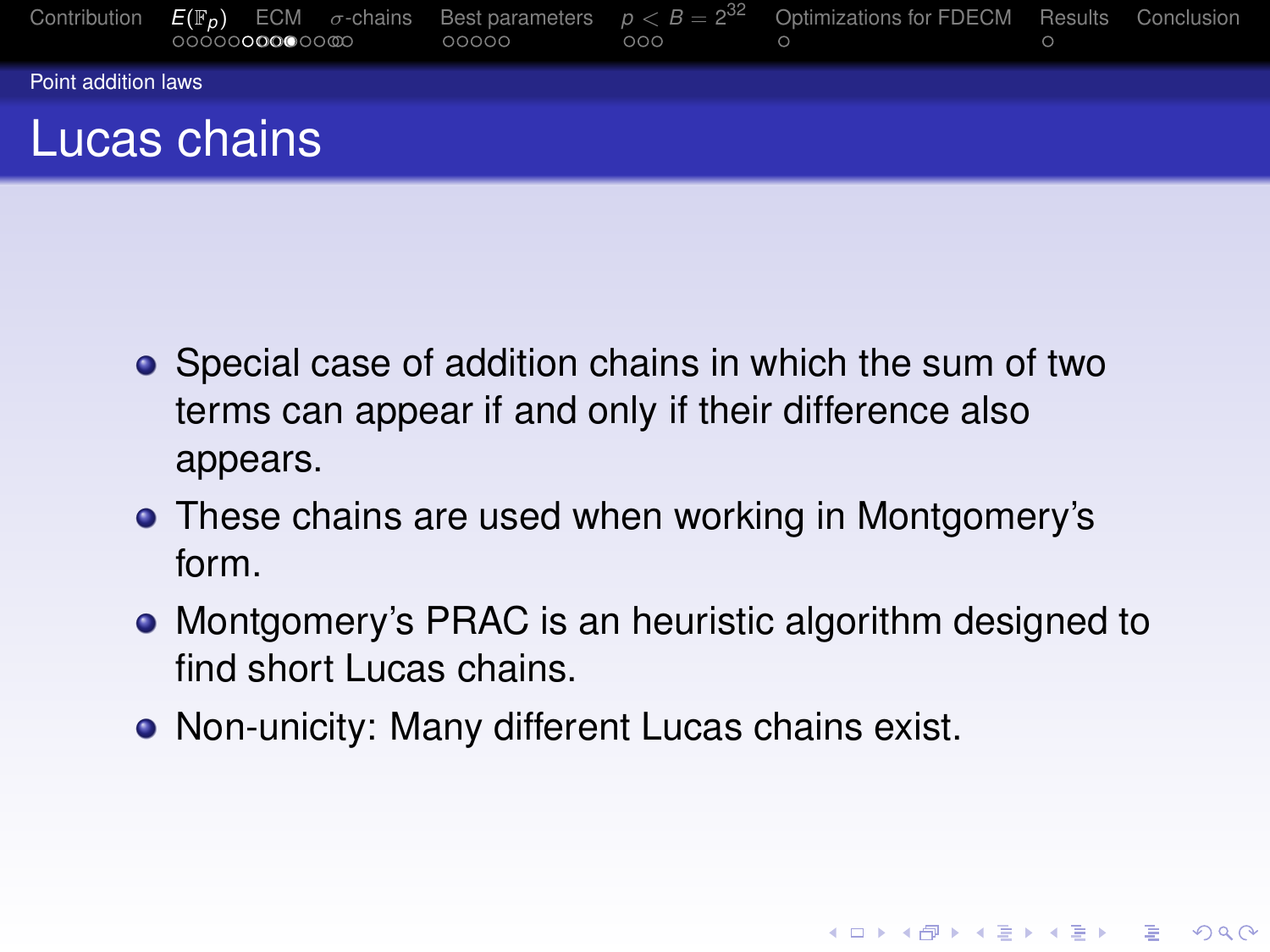

- The number to be factored being *n*, we work over  $\mathbb{Z}/n\mathbb{Z}$  as if it were a field.
- The only operation that might fail is ring inversion which is calculated using the Euclidean algorithm.
- **•** If an inversion fails, then *n* is not coprime with that number and we find a factor of *n* by computing their gcd.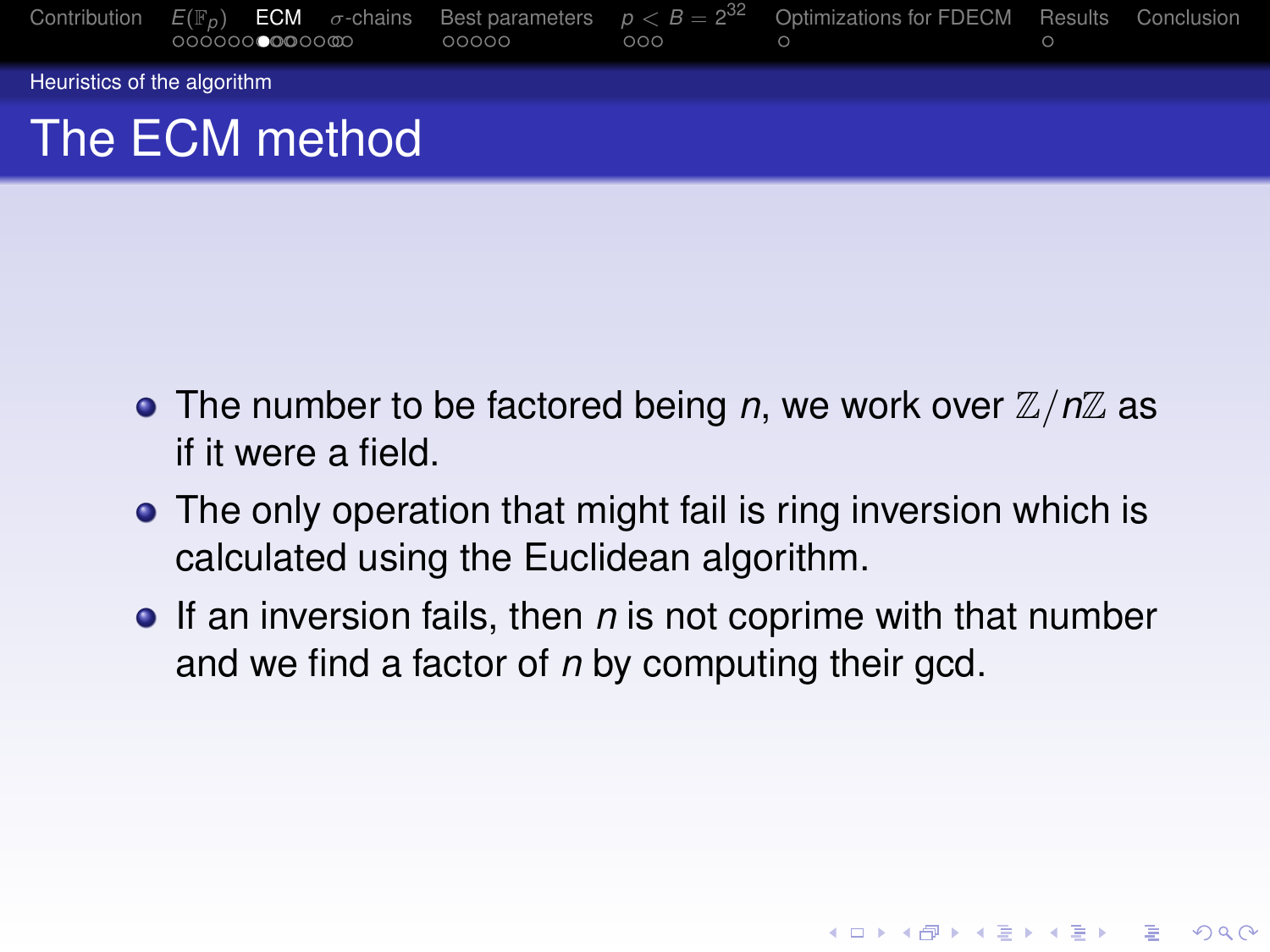

- Let *n* be a positive integer, with prime factorization:  $n = \prod_{i=1}^{m} p_i^{\alpha_i}$  and let *B* be a positive integer.
- *n* is **B-smooth** if all of its prime factors  $p_i$  verify  $p_i \leq B$ .
- It is **B-powersmooth** if for all *i* we have,  $p_i^{\alpha_i} \leqslant B$ .
- *n* is  $(B_1, B_2)$ -smooth if it is  $B_1$ -powersmooth for all but it's largest prime factor  $p_m$ , and we have  $\alpha_m = 1$  and  $p_m \leq B_2$ .

1108233 =  $3^2 \times 7^3 \times 359$  is (7<sup>3</sup>,359)-smooth.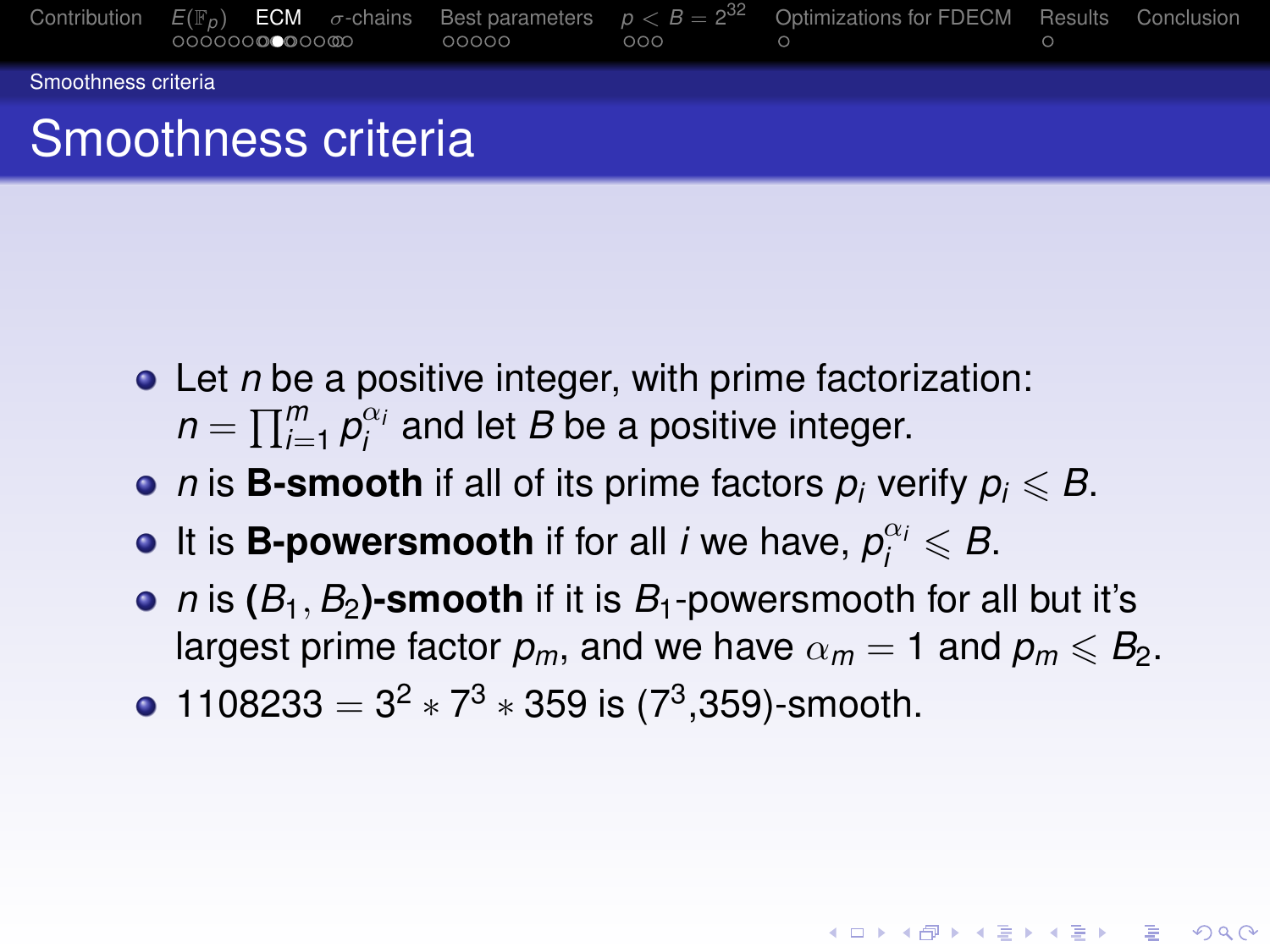

- We choose a random nonsingular elliptic curve *E* over Z/*n*Z, where *n* is the number to factor, and a point *P* on it.
- We seek a positive integer *k* such that  $[k]P = \mathcal{O}$  modulo an (unknown) prime divisor *p* of *n* but not modulo *n*.
- Then, in the computation of  $Q = [k]P$  mod *n* the attempted inversion of an element not coprime to *n* reveals the factor *p* by simple computation of  $gcd(x<sub>O</sub>, n)$ .

For this to happen *k* needs to be a multiple of  $g_p = \# \mathcal{E}(\mathbb{F}_p)$  which is also unknown.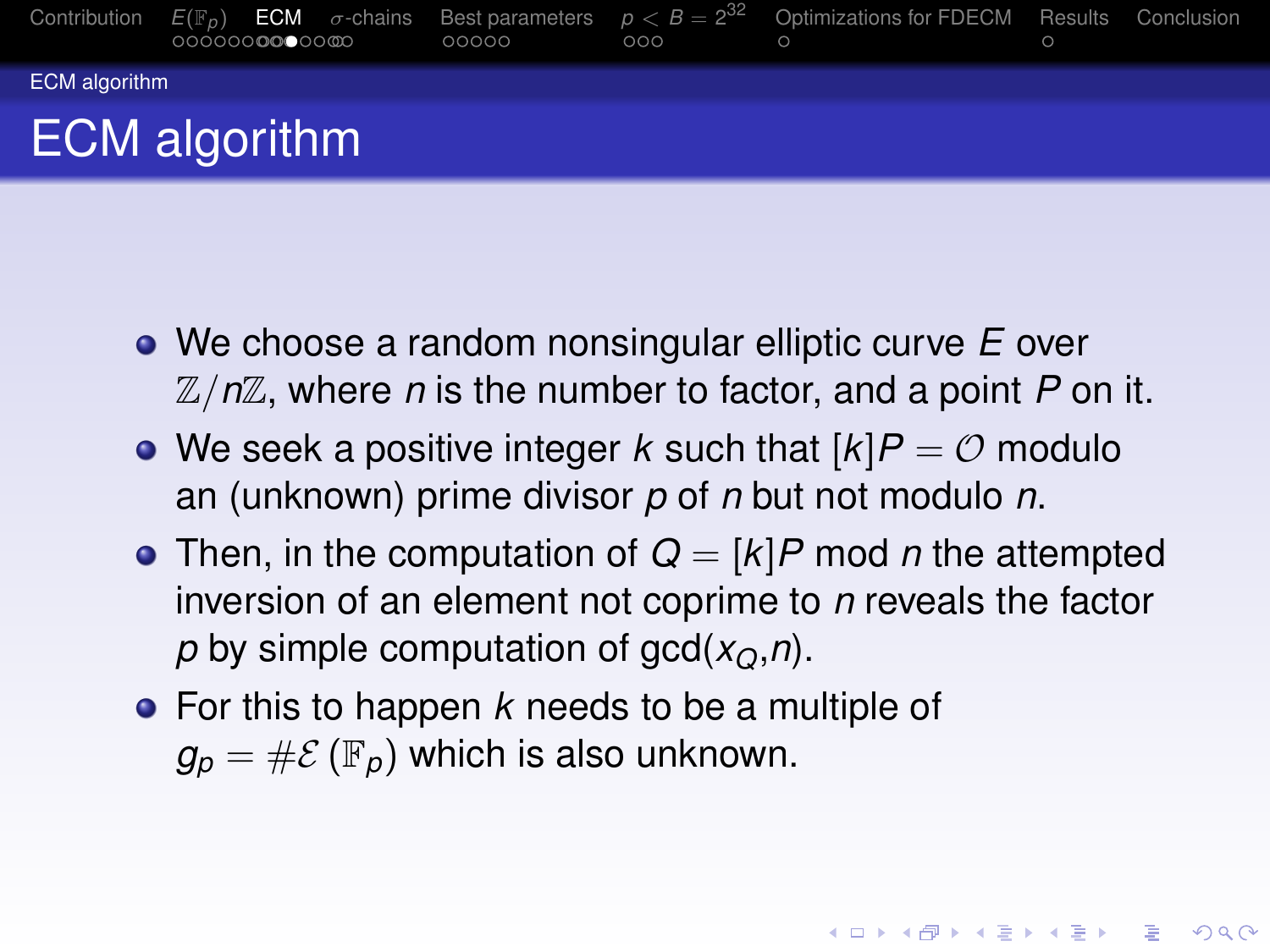|         | Contribution $E(\mathbb{F}_p)$ <b>ECM</b> $\sigma$ -chains Best parameters $p < B = 2^{32}$ Optimizations for FDECM Results Conclusion<br>0000000000000 | 00000 | 000 |  |  |
|---------|---------------------------------------------------------------------------------------------------------------------------------------------------------|-------|-----|--|--|
| Stage 1 |                                                                                                                                                         |       |     |  |  |
| Stage 1 |                                                                                                                                                         |       |     |  |  |

- Stage 1 will compute  $Q = [k]P$  where  $k = \prod_{\pi \leqslant B_1} \pi^{\lfloor \log(B_1)/\log(\pi) \rfloor} = \text{lcm}(1, 2, \ldots, B_1).$
- **It is successful if the order g of the curve is** *B*1-powersmooth.
- <span id="page-19-0"></span>• The main cost of stage 1 is the elliptic curve arithmetic.

**KORKAPRASKASK ST VOOR**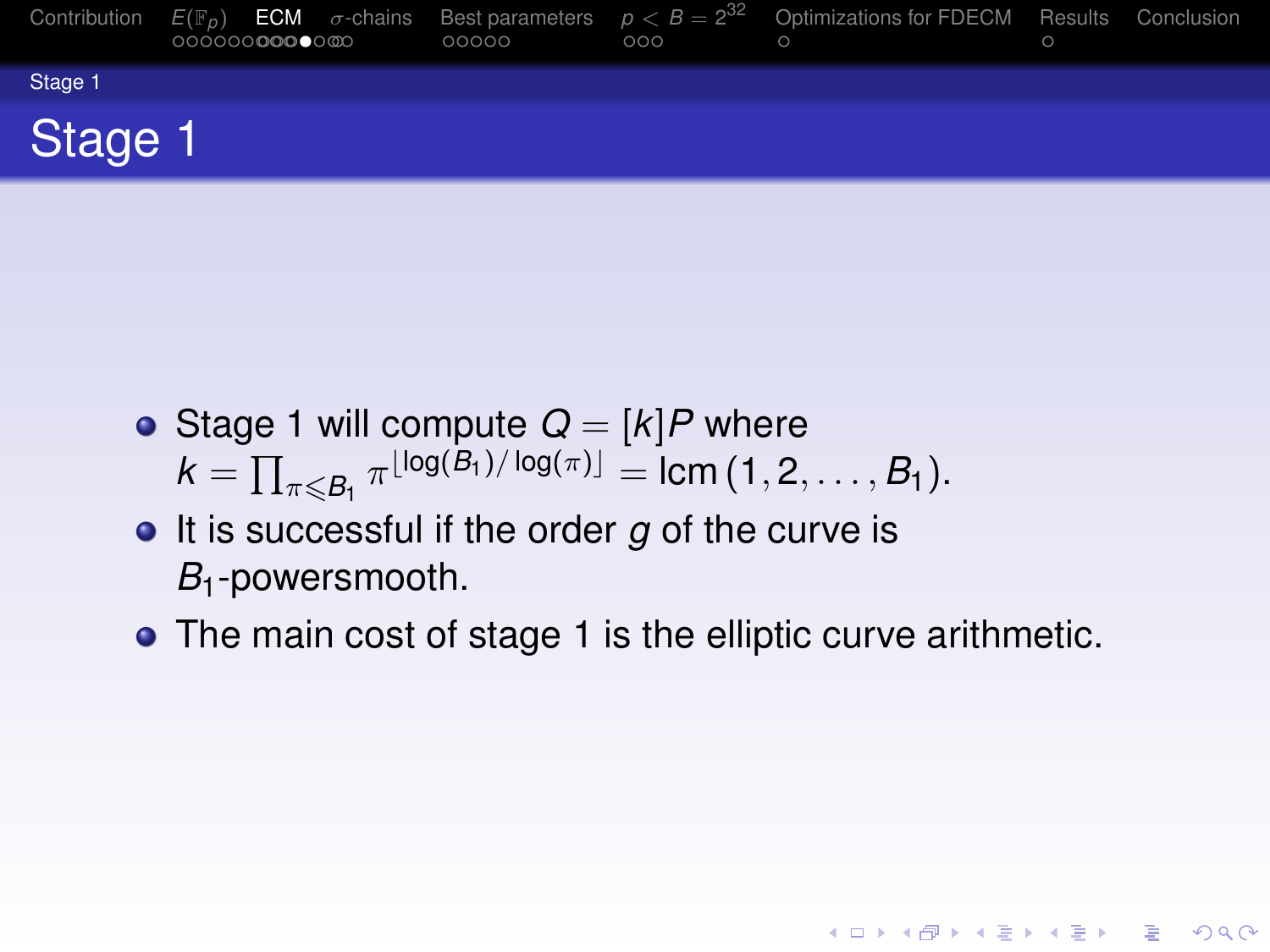|         | Contribution $E(\mathbb{F}_p)$ <b>ECM</b> $\sigma$ -chains Best parameters $p < B = 2^{32}$ Optimizations for FDECM Results Conclusion<br>○○○○○○ <b>○○○○</b> ●◎○ | 00000 | 000 | $\circ$ |  |
|---------|------------------------------------------------------------------------------------------------------------------------------------------------------------------|-------|-----|---------|--|
| Stage 2 |                                                                                                                                                                  |       |     |         |  |
| Stage 2 |                                                                                                                                                                  |       |     |         |  |

- Stage 2 is an improvement of the initial ECM algorithm.
- When the order *g* is not *B*<sub>1</sub>-smooth because of a single prime factor *q* above *B*1.
- A bound  $B_2 > B_1$  is set so that we have a chance that this prime factor *q* is below *B*2.
- $\bullet$  It is successful if *g* is  $(B_1, B_2)$ -smooth. Prime *q* will then be found in stage 2.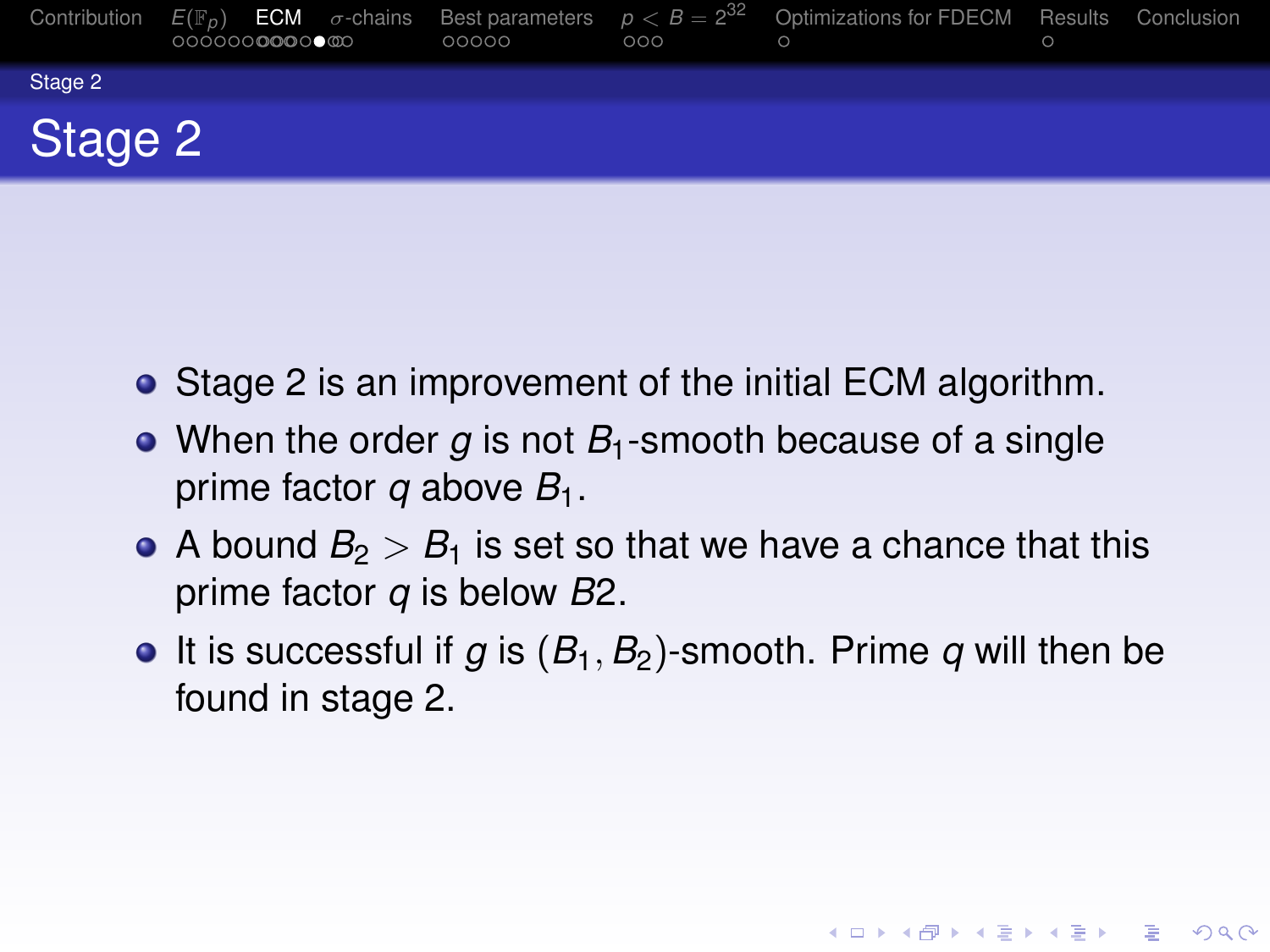

#### Brent-Suyama's parametrization

## Brent-Suyama's parametrization

- It is simple and of widespread use: allows for easy reproduction of the results obtained.
- This elliptic curve parametrization uses a single integer (or rational value)  $\sigma > 5$ .
- From this parameter we then compute:

$$
u = \sigma^2 - 5, v = 4\sigma,
$$
  
\n
$$
x_0 = u^3 \pmod{n}, z_0 = v^3 \pmod{n},
$$
  
\n
$$
a = (v - u)^3 (3u + v) / (4u^3v) - 2 \pmod{n}, b = u/z_0 \text{ and},
$$
  
\n
$$
y_0 = (\sigma^2 - 1)(\sigma^2 - 25)(\sigma^4 - 25).
$$

• It yields an elliptic curve in Montgomery's form:  $by^2z = x^3 + ax^2z + xz^2$ .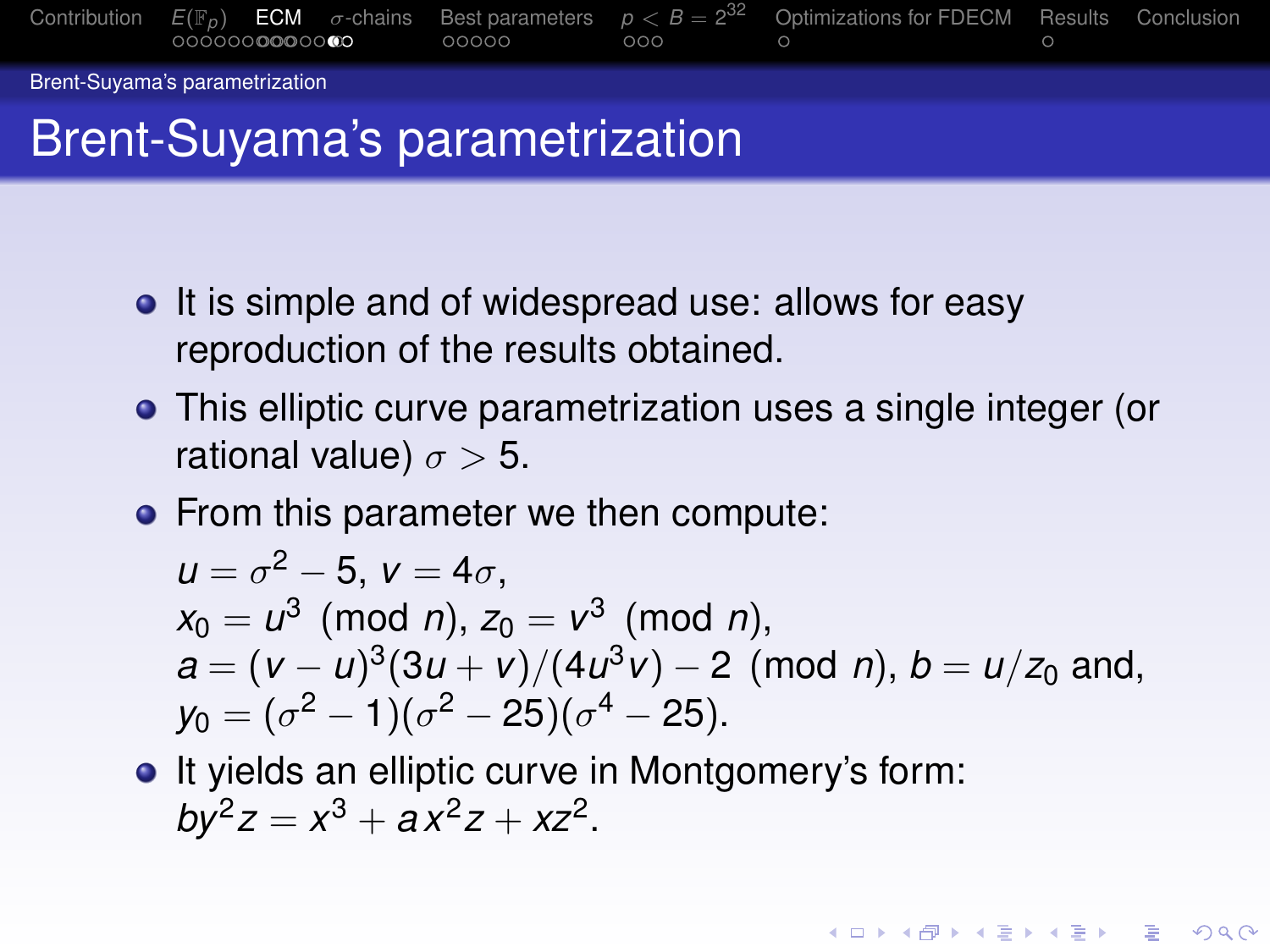

## Brent-Suyama's parametrization

- Suyama's and Montgomery's form parametrizations both ensure 12 divides *g* over F*q*.
- This known factor increases the probability of success of ECM for fixed given parameters.

**KORK ERKER AD A BOACH**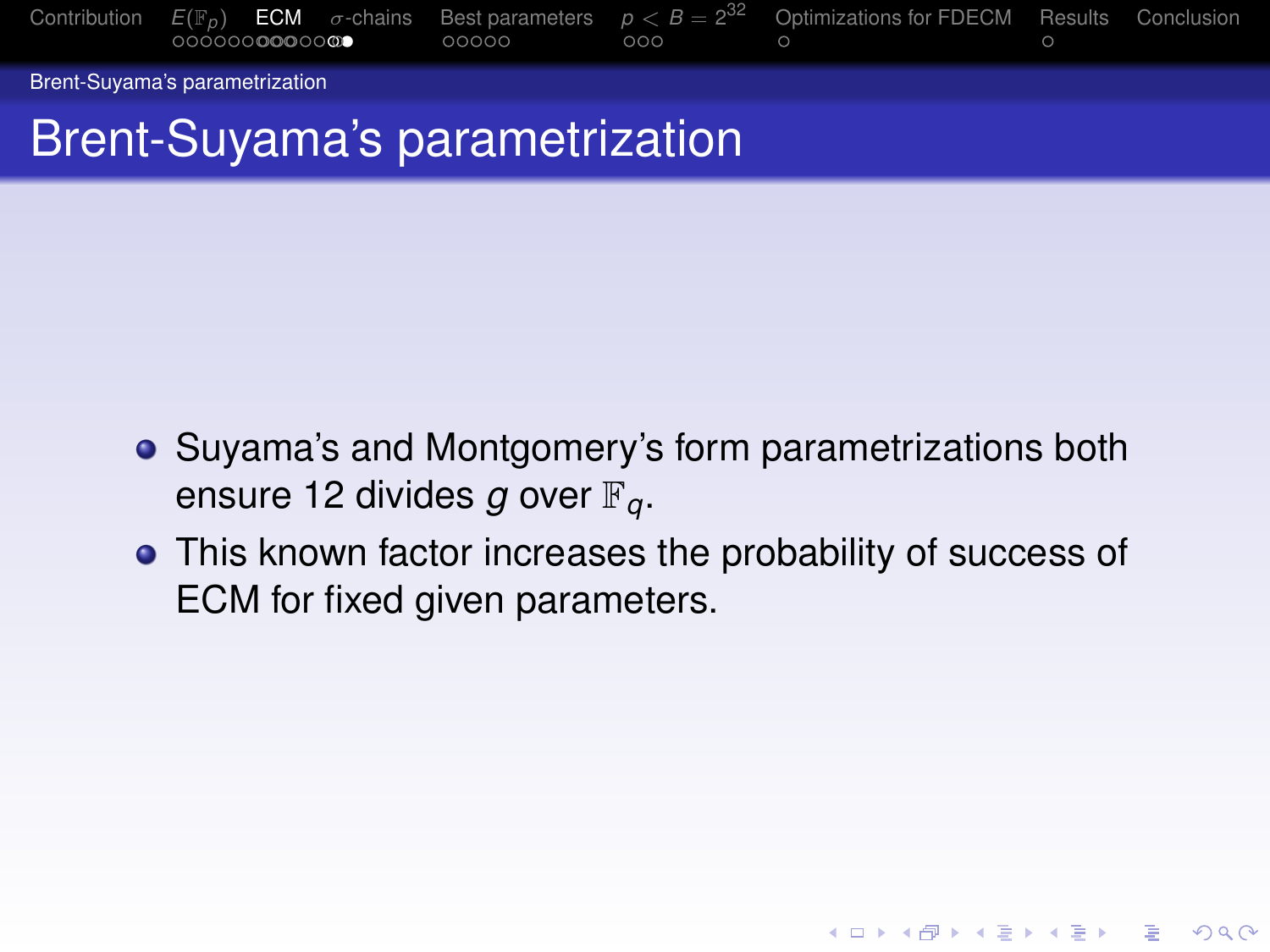[Contribution](#page-6-0) *[E](#page-9-0)*(F*[p](#page-13-0)*) [ECM](#page-19-0) σ[-chains](#page-27-0) [Best parameters](#page-29-0) *p* [<](#page-35-0) *B* = 2 [Optimizations for FDECM](#page-0-0) [Results](#page-0-0) [Conclusion](#page-0-0)

Using ECM with prime input numbers

# Using ECM with prime input numbers

- Normally, ECM is run on a *composite* input number *n* that we are trying to factor.
- Here what we want to determine is whether a given prime *p* will be found by ECM when it is used on an input number *n* such that  $p|n$ , but the cofactor is undetermined.
- We use ECM in an unusual way: input number *p* is prime, and ECM returns *p* if  $g = \#E(\mathbb{F}_p)$  is  $(B1, B2)$ -smooth and fails if not.
- **If for a given**  $\sigma$  **a prime p is found by ECM with given** (*B*1, *B*2), then it will always be found when the same curve (with same parameters) is run on a number *n* such that *p*|*n* !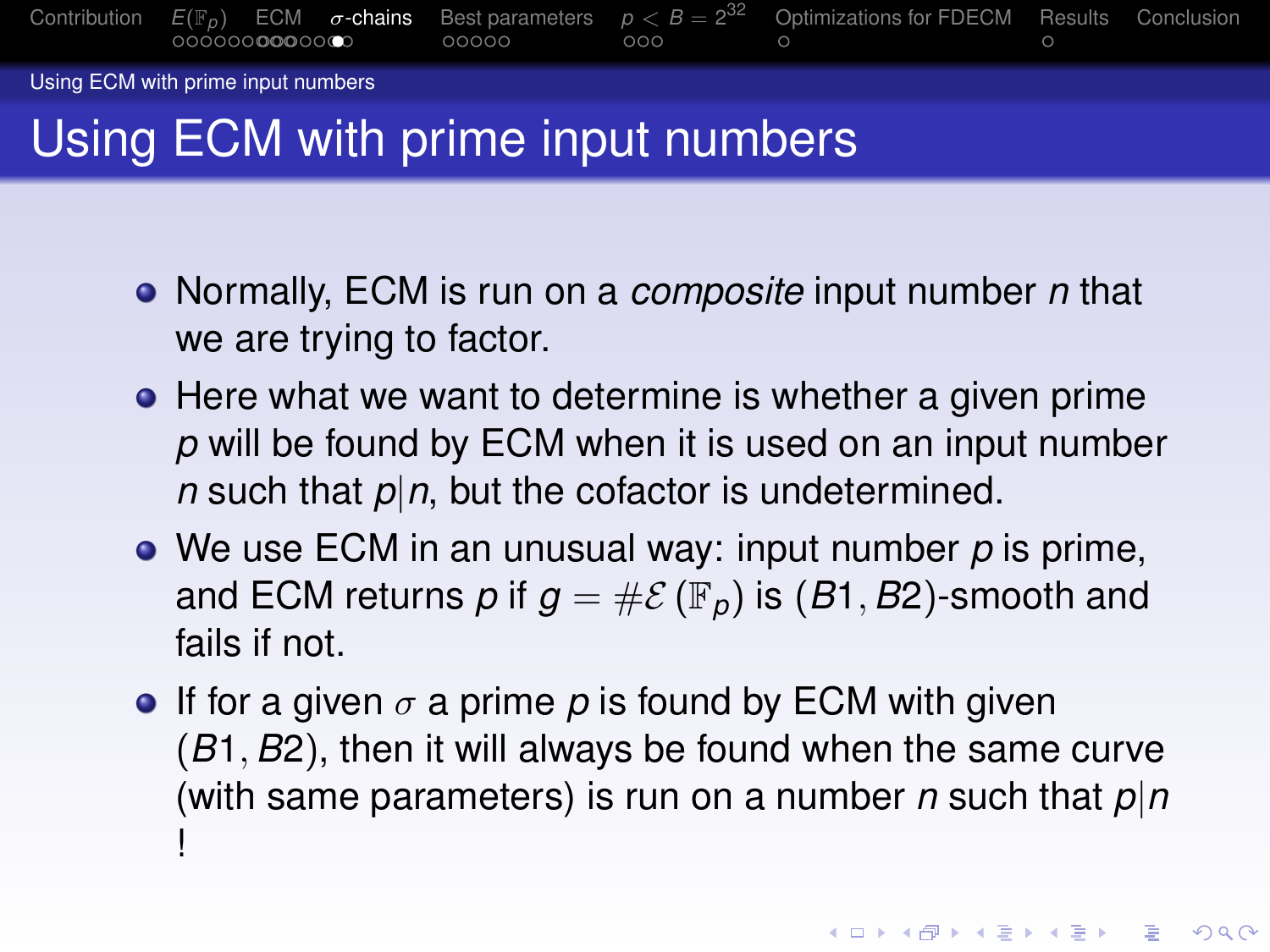

## The influence of  $B_1$ ,  $B_2$  bounds

- The choice of  $B_1$  and  $B_2$  bounds impacts both the running time of ECM and the number of primes found by the algorithm.
- Too high: ECM gets slower, higher probability to return composites or the input number itself.
- Too low fewer primes are found: we will need to run more curves.
- We want to minimize the running time while simultaneously maximizing the number of primes found.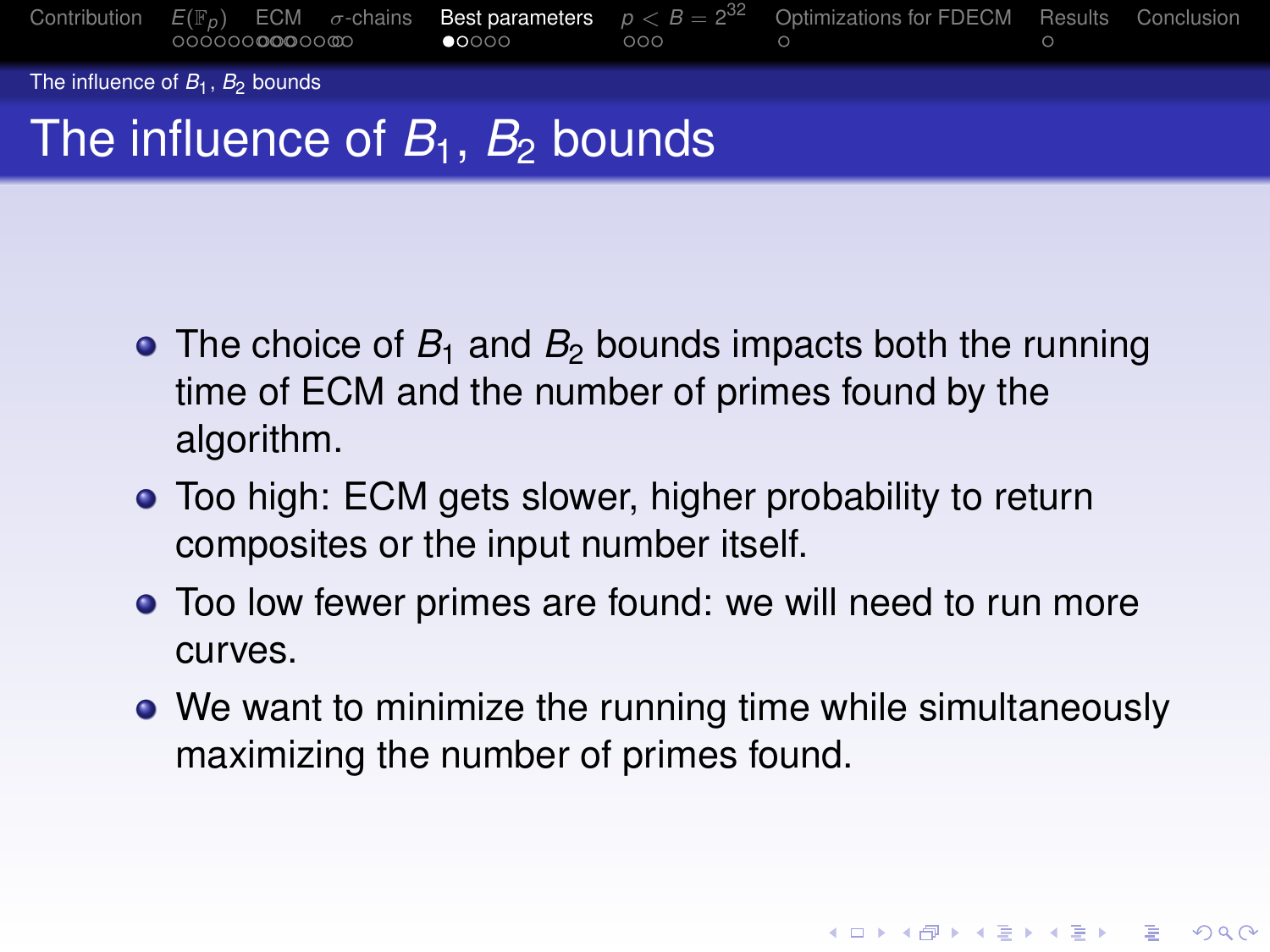

The influence of  $B_1$ ,  $B_2$  bounds

## *B*<sub>1</sub>, *B*<sub>2</sub> values minimizing time over found primes ratio.

- 2<sup>27</sup>: *B*<sub>1</sub> = 140, *B*<sub>2</sub> = 7600, time(sec.): 29.59 hits: 247667 Ratio: 119µ*s*.
- 2<sup>28</sup>: *B*<sub>1</sub> = 140, *B*<sub>2</sub> = 9200, time(sec.): 31.44 hits: 208562 Ratio: 151µ*s*.
- 2<sup>29</sup>: *B*<sub>1</sub> = 220, *B*<sub>2</sub> = 10400, time(sec.): 40.6 hits: 211617 Ratio: 192µ*s*.
- 2<sup>30</sup>: *B*<sub>1</sub> = 220, *B*<sub>2</sub> = 8800, time(sec.): 38.71 hits: 163260 Ratio: 237µ*s*.
- 2<sup>31</sup>: *B*<sub>1</sub> = 260, *B*<sub>2</sub> = 11600, time(sec.):48.63 hits: 161424 Ratio: 301µ*s*.
- 2<sup>32</sup>: *B*<sub>1</sub> = 260, *B*<sub>2</sub> = 11600, time(sec.):48.83 hits: 130144 Ratio: 375µ*s*.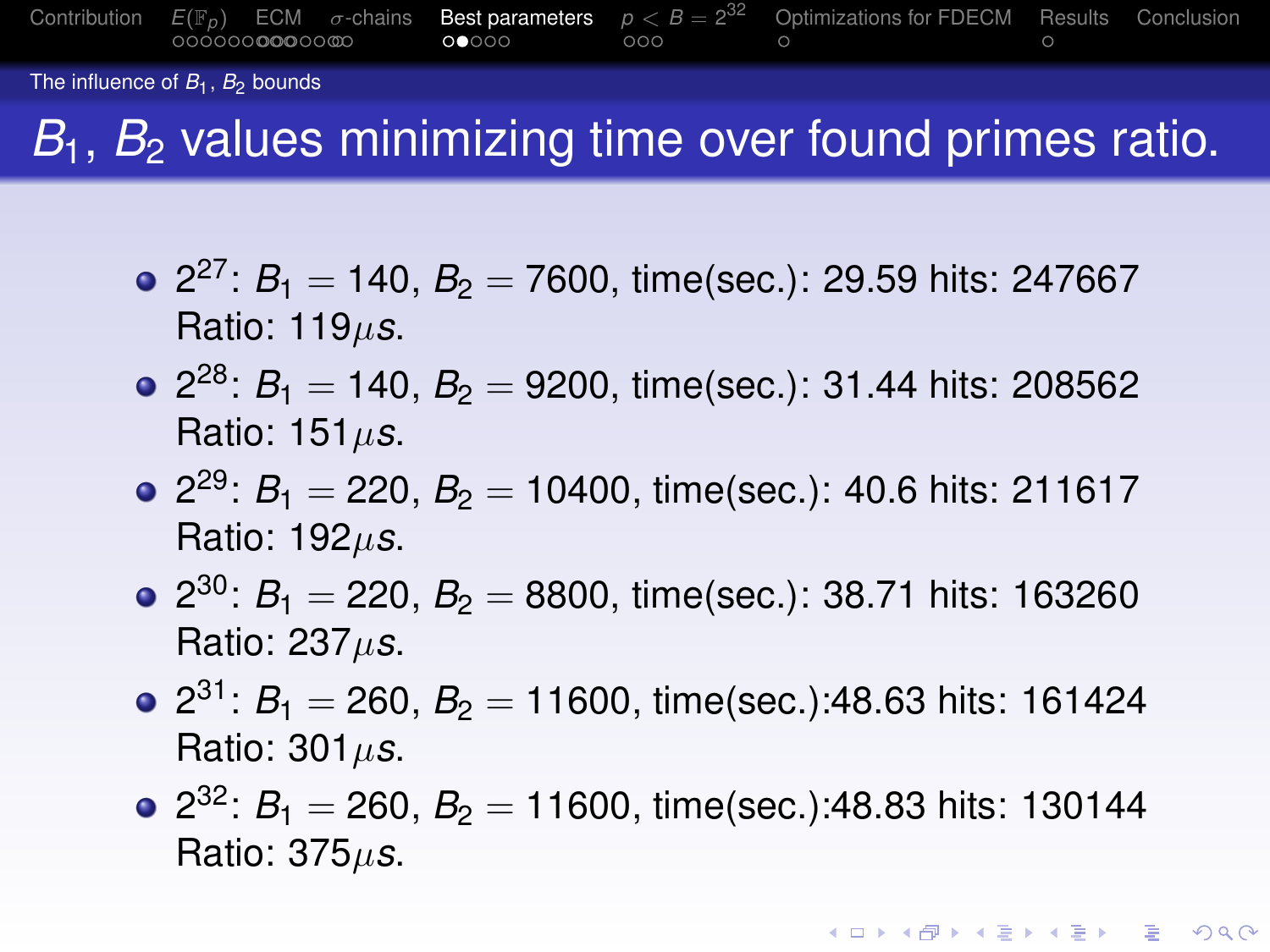

ECM implementation Optimizations and consequences on deterministic behavior

Methodology: Making ECM implementation-independant

- ECM factorisation program "ecm\_check" may find primes *p* for which *E*(*p*) is not B1-B2 smooth.
- Ex: For  $B = 2^{27}$ ,  $B_1 = 315$  and  $B_2 = 5355$ , 117564 additional primes found by "ecm\_check". This is about 4% extra primes.
- We check the  $\sigma$ -chains constructed with ecm-check with Magma considering smoothness of the curve order  $g = \#E(\mathbb{F}_p)$  for every prime found p to make sure it will indeed be found by any relatively "standard" ECM implementation.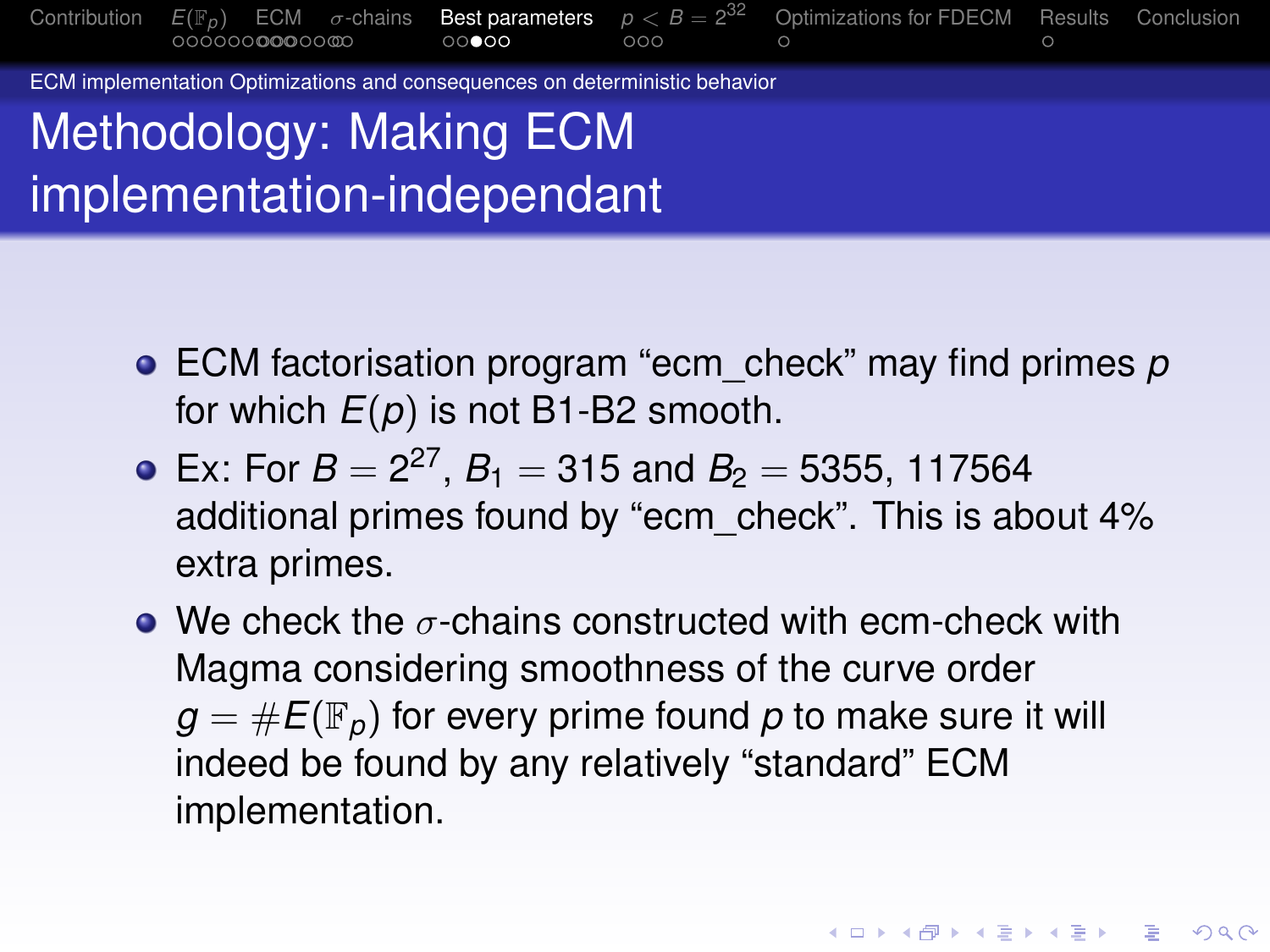[Contribution](#page-6-0) *[E](#page-9-0)*(F*[p](#page-13-0)*) [ECM](#page-19-0) σ[-chains](#page-27-0) [Best parameters](#page-29-0) *p* [<](#page-35-0) *B* = 2 [Optimizations for FDECM](#page-0-0) [Results](#page-0-0) [Conclusion](#page-0-0)

ECM implementation Optimizations and consequences on deterministic behavior

# Methodology: Making ECM implementation-independant

- Improvement: considering starting point order instead of the curve order. This is a divisor of the curve order: it has significantly higher probability to be smooth with the same *B*1, *B*<sup>2</sup> parameters.
- Without sacrificing to generality because the starting point *P* is fully determined by the choice of  $\sigma$ .
- Let *g* the order of the starting point *P*. The multiplier *e* is precomputed from  $B_1$ .
- <span id="page-27-0"></span>End of stage one: point  $eP$  has order  $g' = g/(g, e)$ .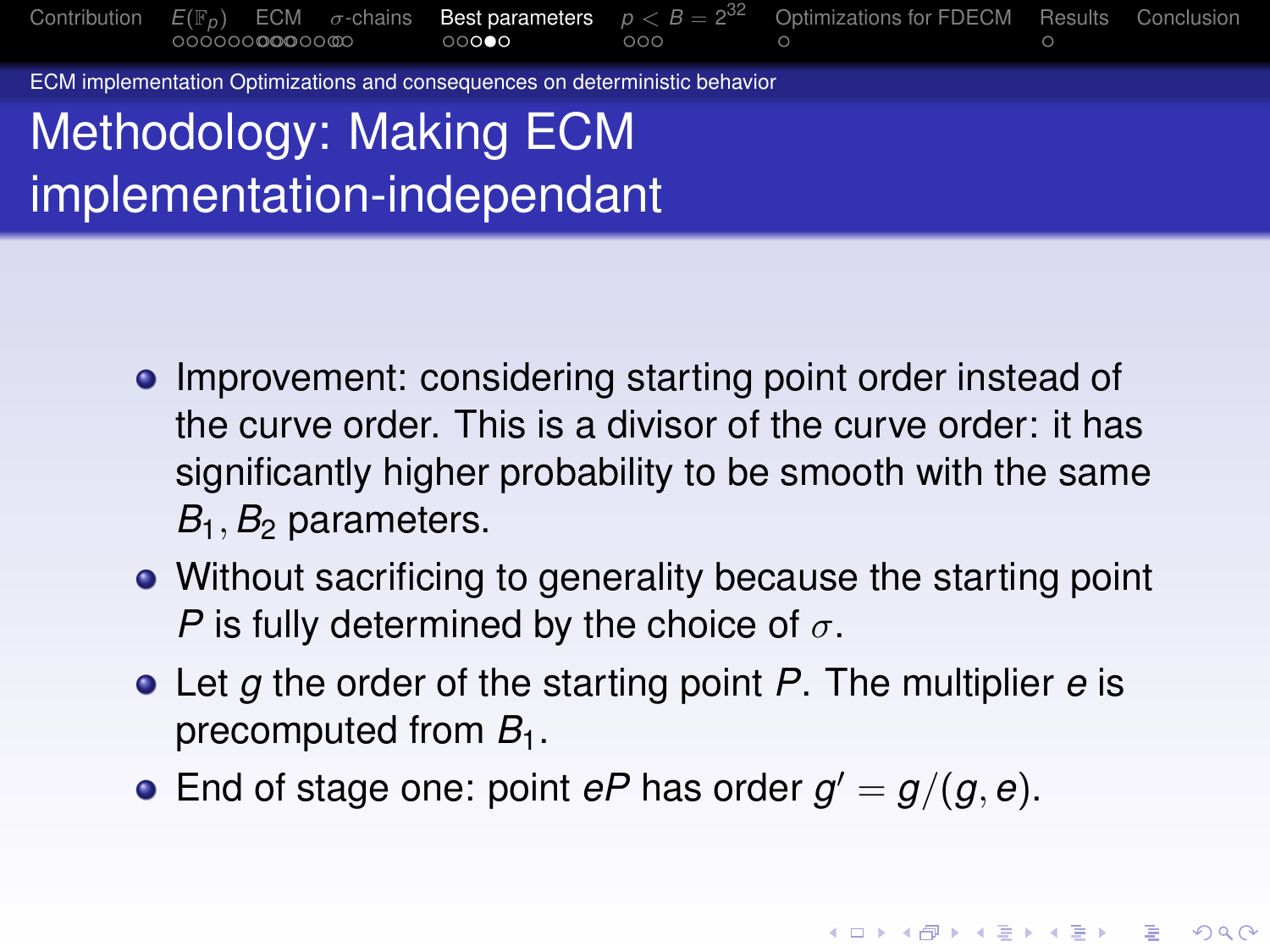[Contribution](#page-6-0)  $E(\mathbb{F}_p)$  $E(\mathbb{F}_p)$  $E(\mathbb{F}_p)$  $E(\mathbb{F}_p)$  [ECM](#page-19-0)  $\sigma$ [-chains](#page-27-0) **[Best parameters](#page-29-0)**  $p < B = 2^{32}$  $p < B = 2^{32}$  $p < B = 2^{32}$  [Optimizations for FDECM](#page-0-0) [Results](#page-0-0) [Conclusion](#page-0-0)

ECM implementation Optimizations and consequences on deterministic behavior

Methodology: Making ECM implementation-independant

- If  $g' = 1$  then stage one was successful.
- Otherwise if  $g'$  is prime and  $B1 < g' \leq B2$  then it will be found in stage two.
- Implemented as a Magma script: outputs primes for which the starting point order does not verify any of the above propreties.

**KO K E KENKEN ADA KO**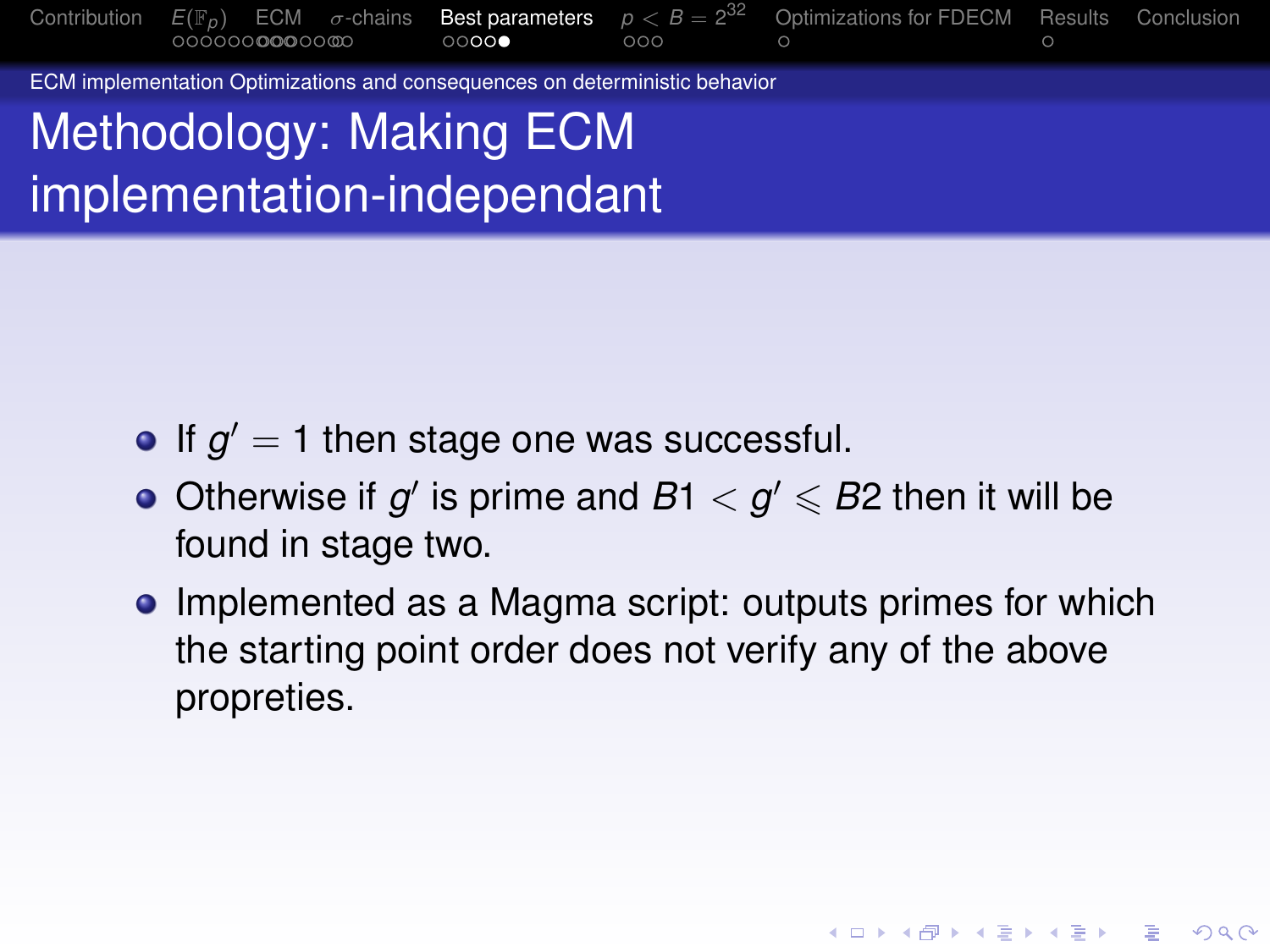

- We work in intervals of same bitlength which are more convenient to handle.
- After the first one, the size of each interval is approximately the double of the preceding.
- FDECM running time then also would approximately double for each interval.
- <span id="page-29-0"></span>The cost-per-prime is not fixed: increases with the size of the input factor and size of  $B_1 - B_2$  smoothness bounds.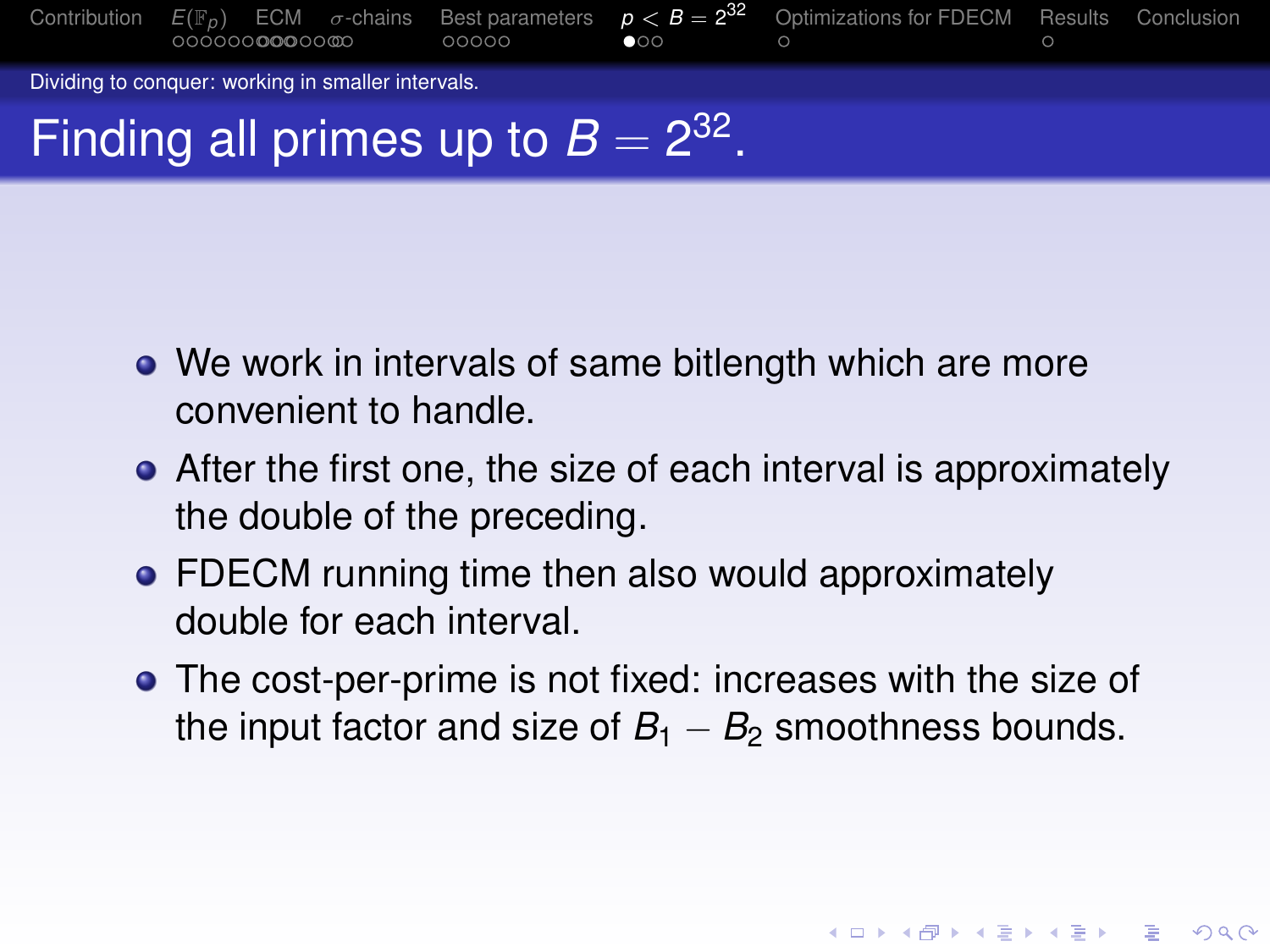

Building  $\sigma$ -chains for sets of non-consecutive primes

## Building  $\sigma$ -chains for sets of non-consecutive primes

- We now consider the case where the primes we are looking for are not consecutive.
- $\bullet$  Primes for which an algebraic polynomial  $f(x)$  has a root mod *p*, which is a subset of all possible primes.
- $\bullet$  It is of interest in NFS: given an algebraic polynomial  $f(x)$ , the primes appearing in the factorization of *f*(*a*/*b*) are those for which *f*(*x*) has a root mod *p*.

**KORK ERKER AD A BOACH** 

Ex: The polynomial that was used in the factoring of RSA200 by GNFS.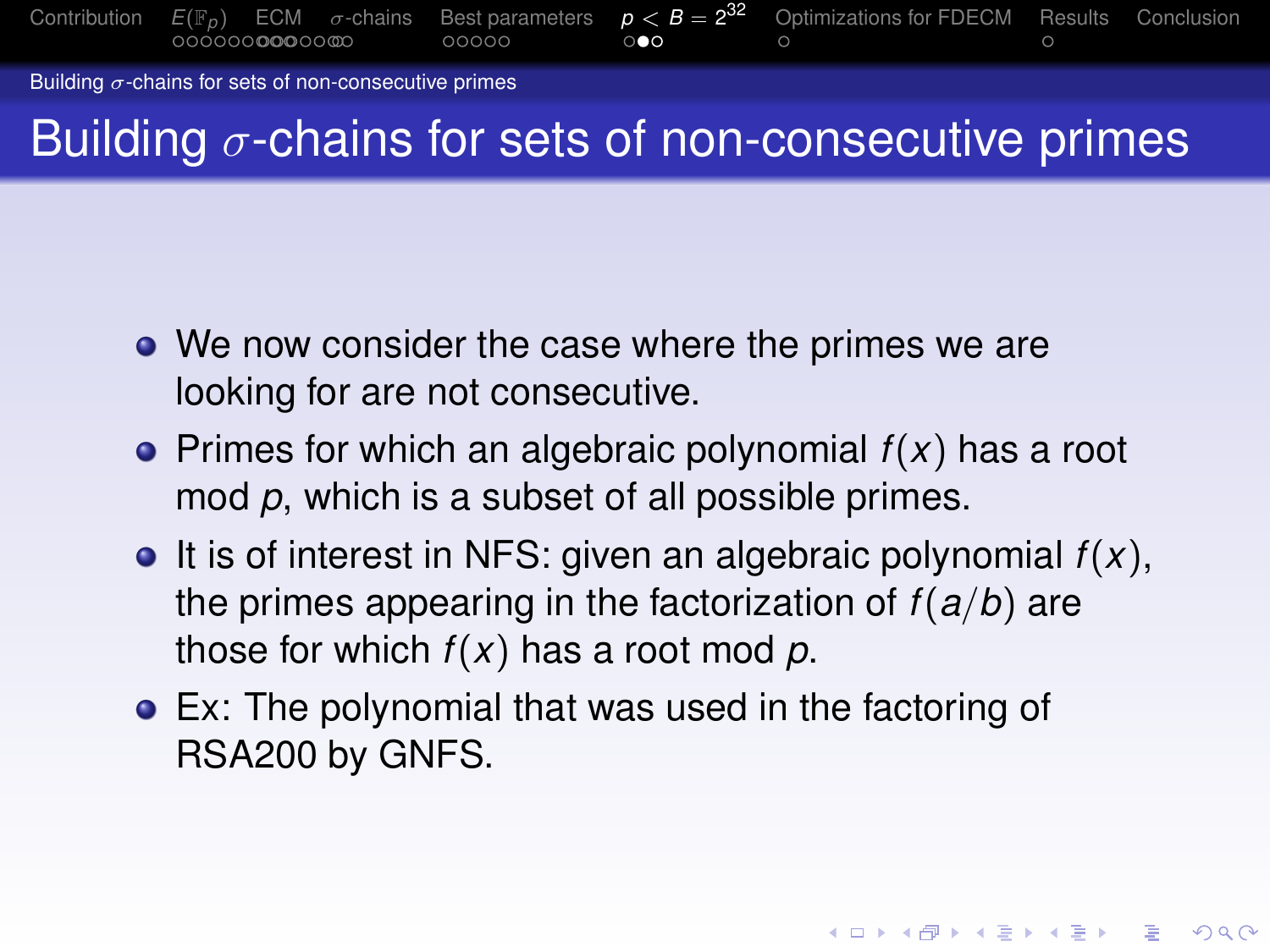[Contribution](#page-6-0)  $E(\mathbb{F}_p)$  $E(\mathbb{F}_p)$  $E(\mathbb{F}_p)$  $E(\mathbb{F}_p)$  [ECM](#page-19-0)  $\sigma$ [-chains](#page-27-0) [Best parameters](#page-29-0)  $p < B = 2^{32}$  $p < B = 2^{32}$  $p < B = 2^{32}$ <sup>32</sup> [Optimizations for FDECM](#page-0-0) [Results](#page-0-0) [Conclusion](#page-0-0)

Building  $\sigma$ -chains for sets of non-consecutive primes

## Practical case: The RSA200 subset of primes

- The polynomial is :  $f(x) = X5 * x^5 + X4 * x^4 + ... + X0$ .
- The coefficients are :
	- *X*5 = 374029011720,
	- *X*4 = 2711065637795630118,
	- *X*3 = 19400071943177513865892714,
	- *X*2 = −33803470609202413094680462360399,
	- *X*1 = −120887311888241287002580512992469303610,
	- *X*0 = 38767203000799321189782959529938771195170960.
- This polynomial has a root for a subset of 128740271 elements of the set of 203280221 primes less than  $2^{32}$ .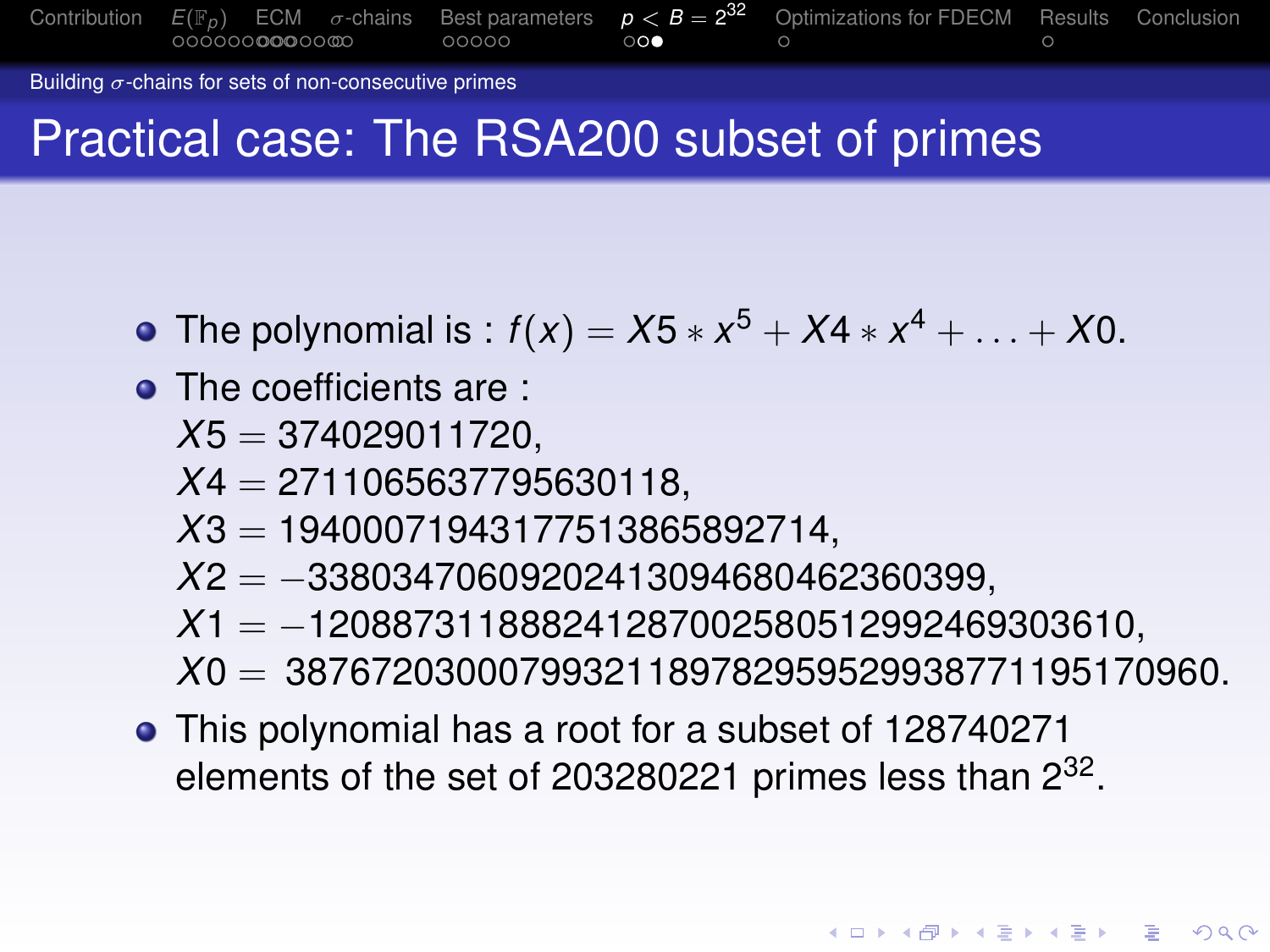

- $\sigma = 11$  appears to perform noticeably better than random curves for finding primes.
- Other curves of the infinite family of  $\sigma = 11$  perform similarly with an above-average performance: they have rational sigmas.
- Another infinite family of curves, those for  $\sigma = 9/4$  appear to show the same type of behaviour.

First family appears to favour primes *p* congruent to 1 mod 4 whereas the second favours primes in the congruence class 3 mod 4.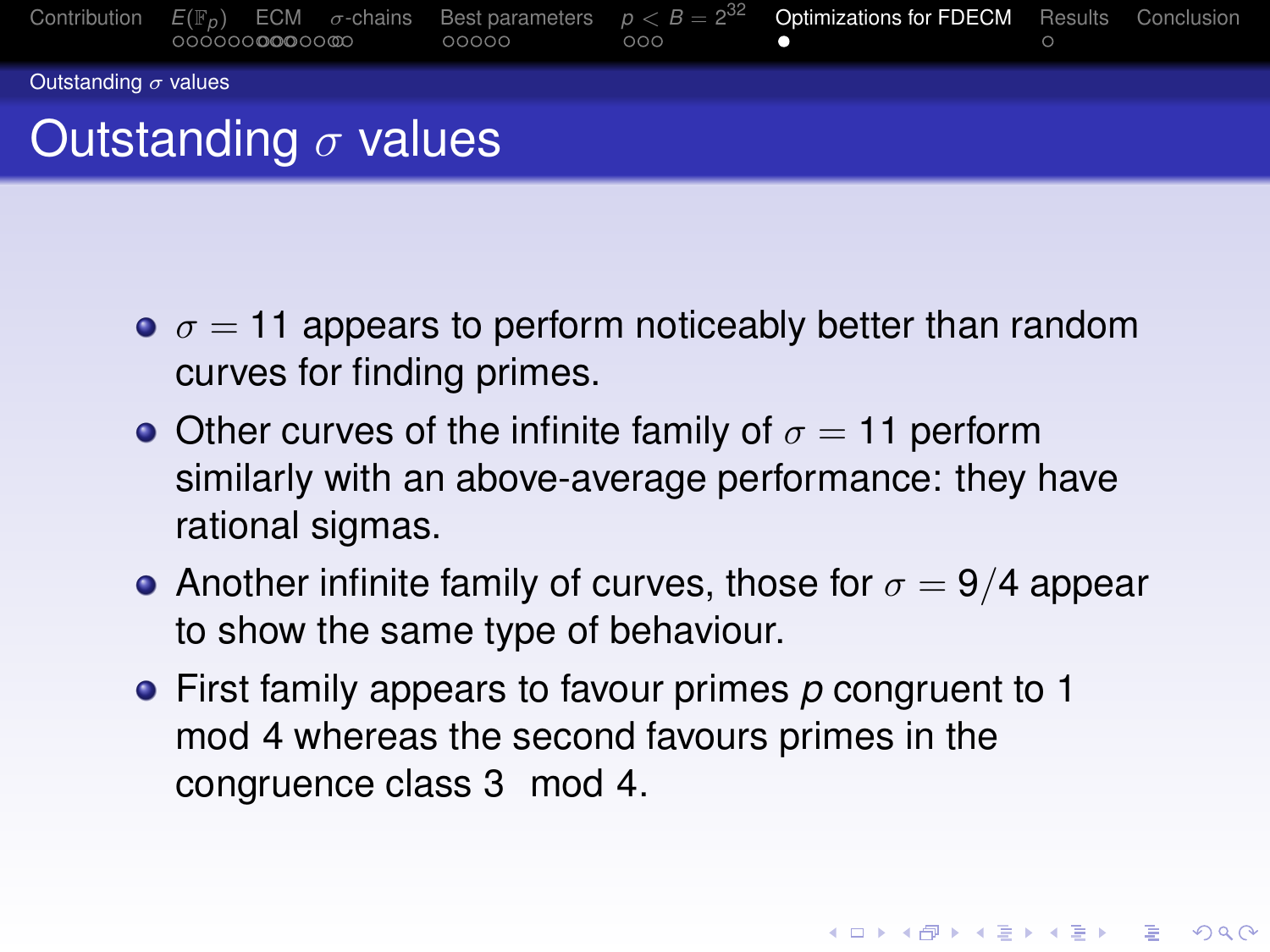

#### Results achieved

- A 124-element integer  $\sigma$ -chain which allows to find all primes  $\rho < 2^{32}.$
- With optimized 26-element rational chain: All primes up to 2<sup>32</sup> are now found with 99 curves, and 97 for the RSA200 subset.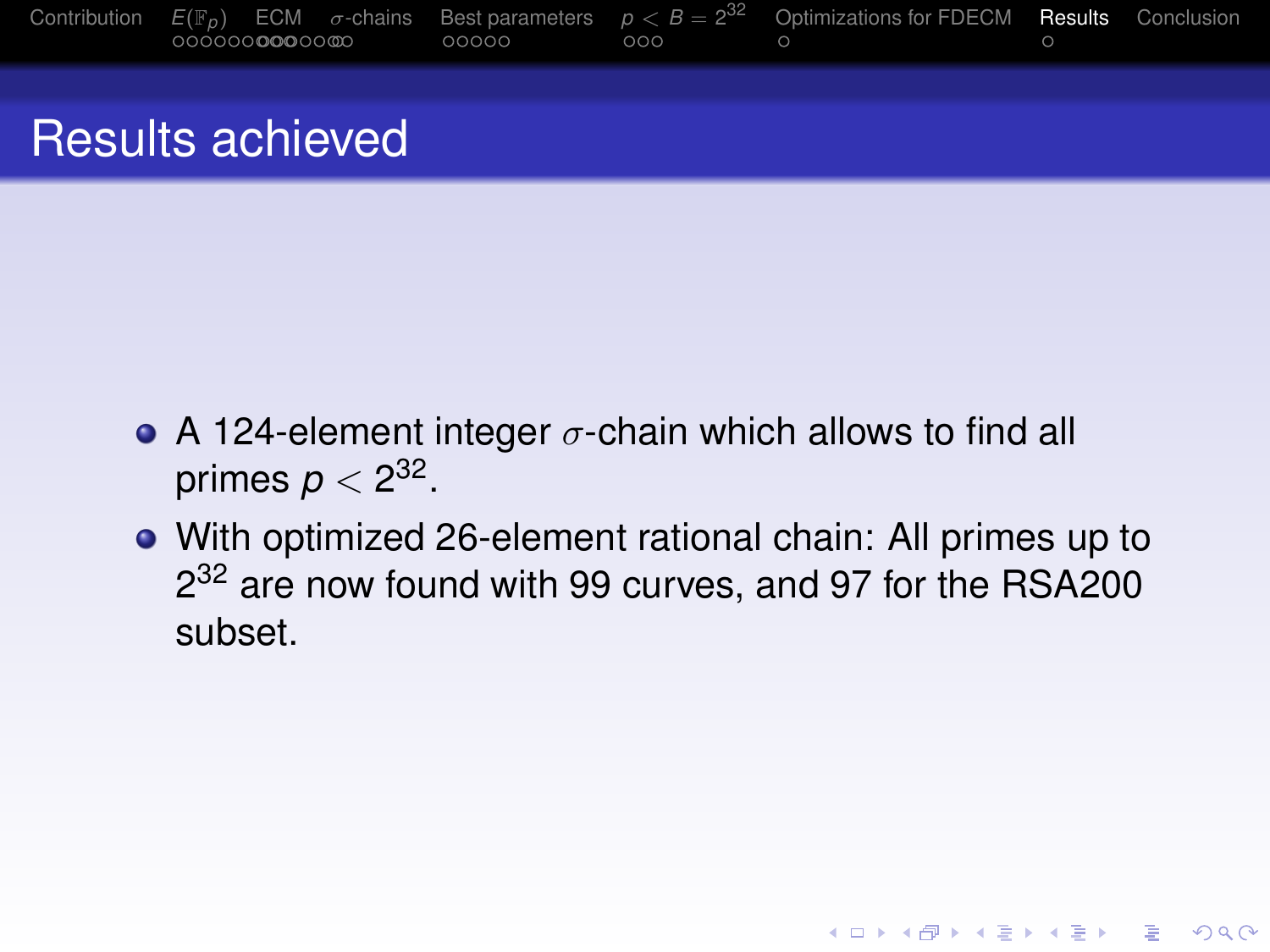

Switching from ECM to gcd or trial division and when

# Switching from ECM to gcd or trial division and when

- Last third of the curves invariantly accounts for a very small proportion ,i.e., less than 1/1000 th, of the primes found.
- Less costly to take a gcd of the number we want to factor with the product of those primes or simply trial-divide by the remaining primes after ECM has been performed.
- Which is faster? when is it best to switch from ECM to gcd or trial division?
- Depends on the size of the input number to factor: we have run tests on 100, 1000, 10000-digit primes (GMP).
- Testing platform: Intel(R) Core(TM)2 Quad CPU Q6600 @ 2.40GHz.